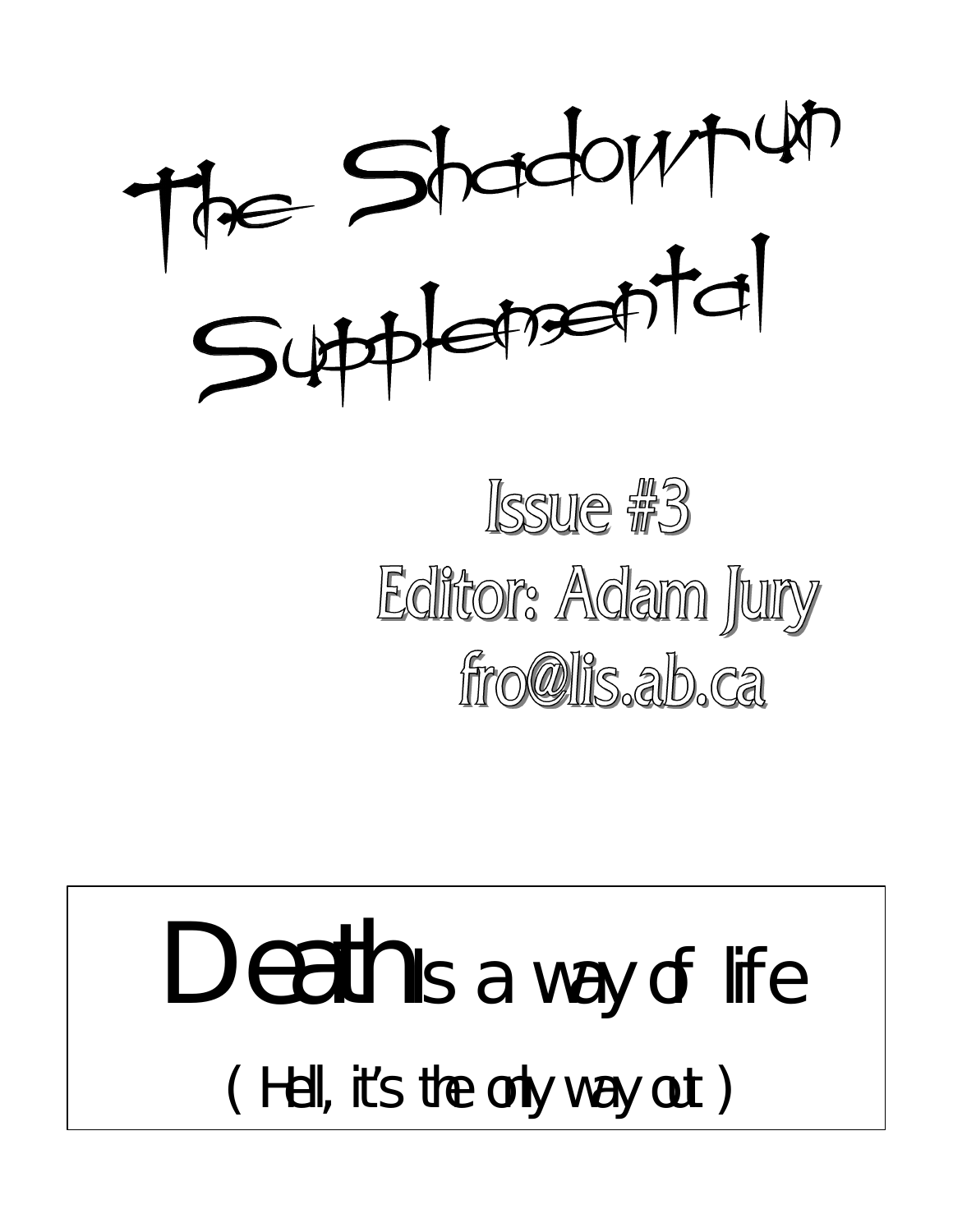## Editors Notes

Welcome to the third issue of The Shadowrun Supplemental. I would like to thank everyone who has read the first two issues, and hopefully say hi to some new readers.

This issue continues with the column-less theme, but now has text boxes for variety and emphasis. This issue is also table heavy, this may create some new formatting problems. If you use a Mac, Linux, or another unix variant, please let me know if it displays well, poorly, or at all. I haven't had good luck getting the RTF to work under WordPerfect7.. If it still doesn't display properly, there's always the PDF and plain text versions. How typical. 'Linux' is not in MS Word's built in dictionary. Wonder  $why? : )$ 

Two new fonts this issue, Ogilive, which I stole without remorse from Gurth's Kaboom! game. It's a bit on the weird side, but I like it. If you can't read the authors email address's in that font, I have included them in the credits, on the last page, with the authors names. The other is 'Decker', which will be used for all the decker comments from now on. I think this will be the last issue that I'll be adding new fonts, at least for awhile.

## Hello!

Big thanks go out to the following people: Gurth, Dvixen, Bull, Tinner, Dodger, Dark Avenger Skye, Wes, Apryl, Lady Jestyr.

Real special thanks to the writers for this issue, who have put up with my less than solid attention the past month or so.

And some other people that don't play Shadowrun and probably won't read this: Roxanne, Dawn, Sunette, Rick, and the complimentary 'Anyone I forgot'.

Of course, the Big Big news this issue is that FASA wrote me into the upcoming Target:UCAS sourcebook! :) I'm Fro 'Leading by example'. No royalties, but I'm still floating on cloud nine over this. Go buy Target:UCAS today! (If its out when you read this.)

I also apologize for this issue being a bit late — final exams times at my school, so I had to take a bit of time for studying and the like. Then, I just got lazy.. Oh, and I've lost access to the scanner : (

## About the Editor

If you don't know who I am, don't worry about it, you're about to learn more than you care to know. My full name is Adam Jury. I am Assistant Fearless Leader of the ShadowRN mailing list, channel manager of #Shadowrun on Undernet IRC, a member of the Internet Role-playing Game Society, and a few million other things. I'm seventeen years old, and have been playing Shadowrun for just about 3 years now. If you want to know more, get to know me better. : )

That's me over to the right, obviously. Its not a great picture.. I think I look fat in it, and hell, I'm far from fat. (As Bull describes me, I'm 'stick boy'). No mocking my messy desk, I highly doubt that yours is any cleaner. And if it is, congratulations!

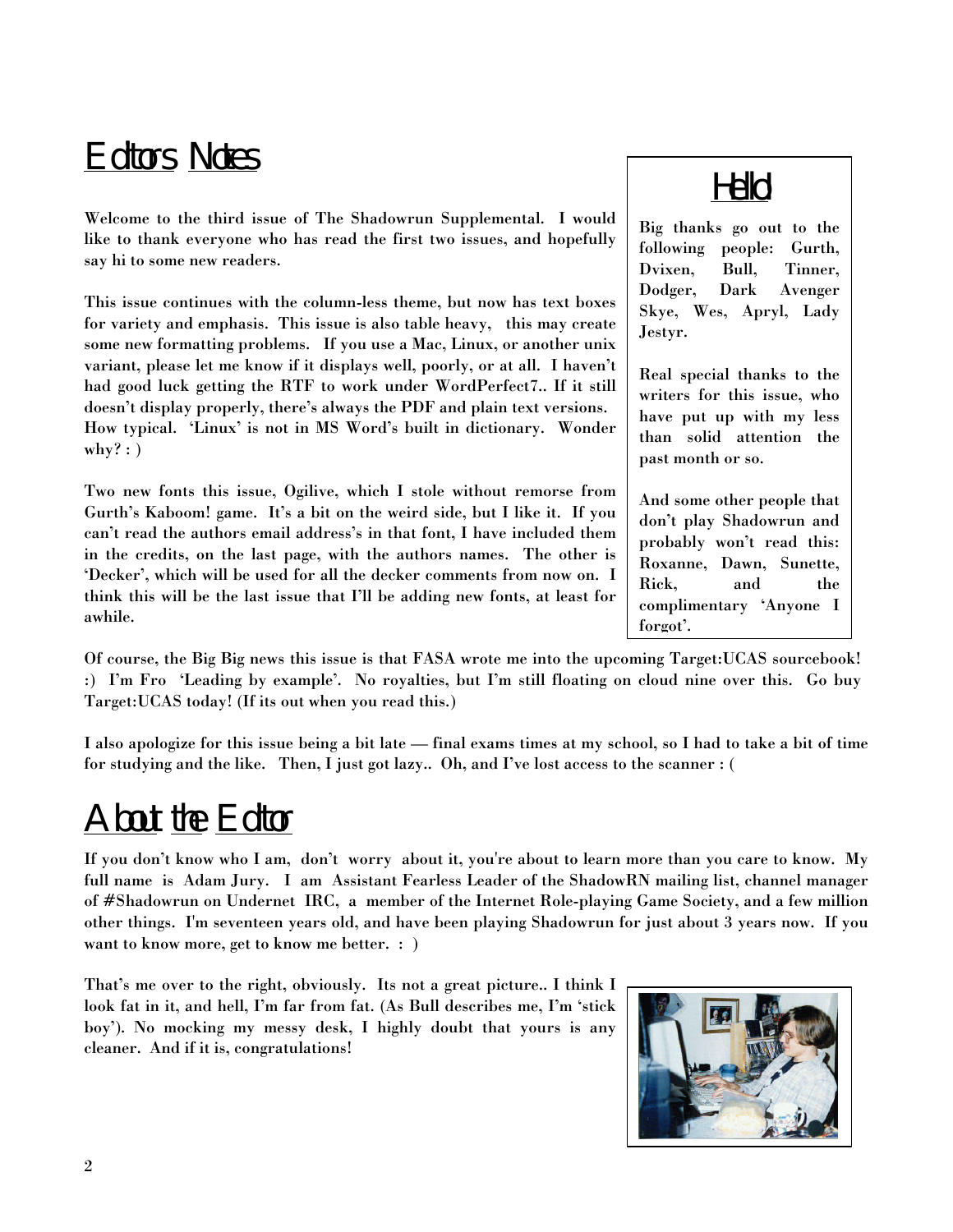You can see a bit more in the full sized picture.. the smarties mug on my left is coffee, the blue cup on my right was tea, the bag of chips is plain ruffles. That about describes my eating habits..

## Contacting the Editor and Submissions

I can be reached at fro@lis.ab.ca and fro@sara.mmlc.nwu.edu, first address preferred, please. I can also be contacted on the ShadowRN mailing list. If you want submission guidelines or just to ask a simple question, don't be afraid, I don't bite. (At least, I only bite in a friendly way.)

My web page also has submission guidelines and back issues, and can be found at http://shadowrun.home.ml.org

Please note if you are planning submissions, Issue #4 will be a normal issue, due out in August. Issue #5 is due out in October, and to coincide with the release of Rigger Black Book II, it will be a vehicle oriented issue.

## **Legalities**

This magazine is in no way endorsed nor produced by FASA Corporation.

Shadowrun and Matrix, are copyrights of FASA (1997) Neither I, nor the authors of any individual pieces intend to infringe on FASA's intellectual property and rights. FASA has not read this material in advance, and as such, none of this material is approved by FASA.

## **Copyrights**

All contents are copyright (1997) by their original authors. I (Adam Jury) retain the copyrights over the compilation of material.

## **Redistribution**

This magazine may be reproduced in any other computer format only with permission from me. It may be archived on any computer system including the internet and fidonet, as long as this copyright notice is not removed.

## Bob

"This is gonna hurt!" "Close your eyes, silly" "Ouch! Ouch! Damn you!" "There there buddy, its over." "Get me off this dangblasted scanner!" "Ok ok, there, back in my jacket pocket. Boy, I hope nobody walks in." "Ashamed of me, boy?" "Of course not, now let me convert this to JPG." "Can we go home?" "Yup, you're saved on disk. Lets go"

Silly, no? Bob is the God of The First Churh of The Sqooshy Ball, and he happens to live on my desk,



You may not profit from the distribution, nor may you edit the contents and distribute that, you may only edit for your own personal use.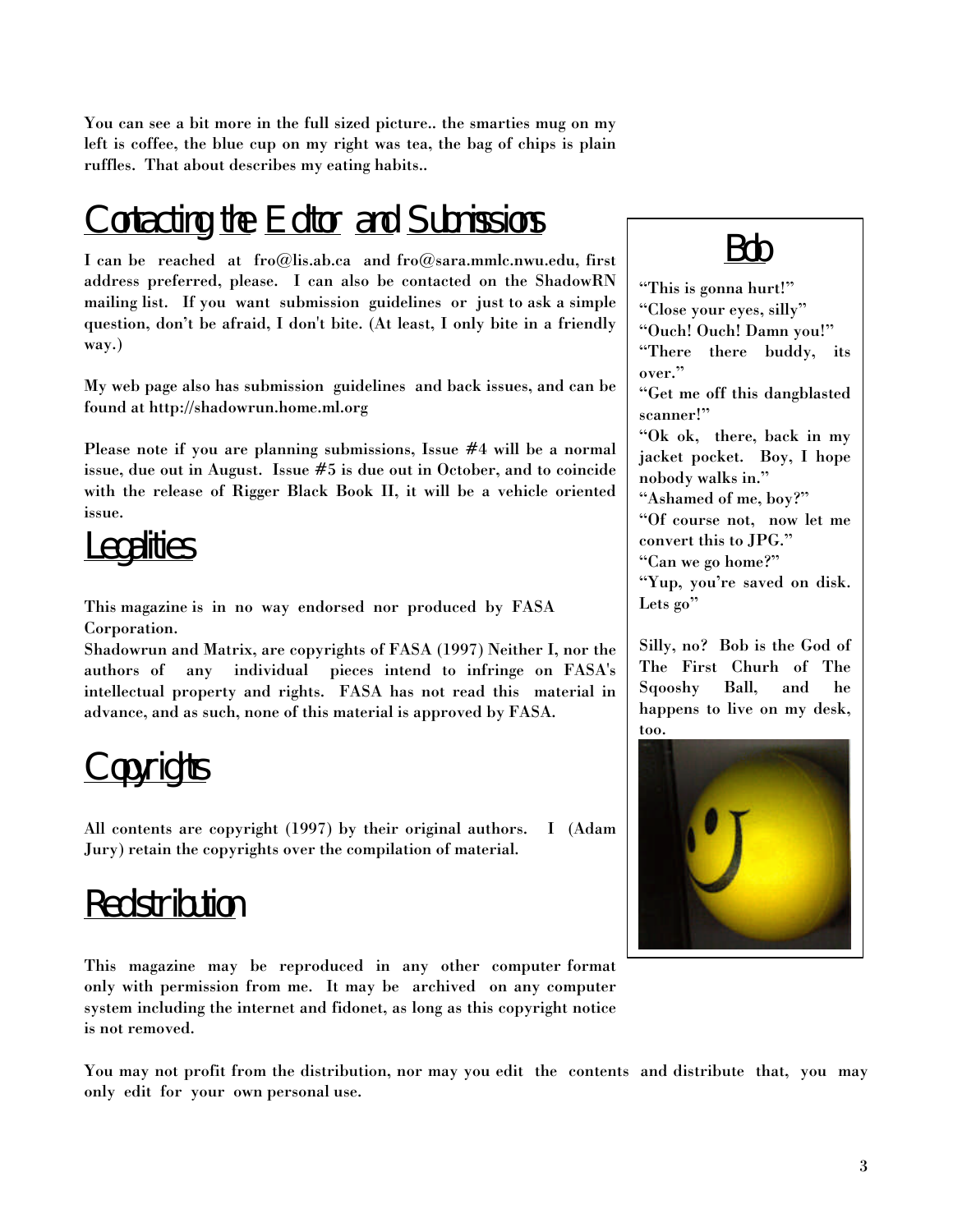## Things That Go Bump In The Night Thomas Deeny <thomas@cooper8.com>

### **Overview**

The runners are approached by an extreme member of a metahuman rights organization. She has some metahuman friends that are in trouble, but she won't initially reveal what metatype her friends are. Someone is hunting down her friends and killing them. She wants the runners to find out who is hunting her friends, and they will offer their assistance in the future if ever needed. The metahuman activist warns that this job may mean breaking a few laws. If they agree, she'll take them to meet her friends. They're a pack of ghouls. However, there is a bounty on ghouls in this here state (100¥ a head, matter of fact.) and assisting ghouls carries a fine of 5000 ¥ with up to 5 years in prison. Chances are, the runners have done worse.

So who's hunting the ghouls? Why, it's a vampire. Just one. It shouldn't kill all of the runners. Why is it doing it? For the sport, that's why. It can't feed off of the ghouls, just the thrill of the hunt pumps the blood of the creature. The best thing the runners could do is sit and wait for the vampire to come to them. Oh, the ghouls don't know they're facing a vampire.

#### Locale

Grand Prairie, a suburb of Dallas. The Ghouls live on the top two floors of a five story slum on Highland Drive. There are 16 of them at present, they've lost four.

#### Plot outline:

A meet is arranged with Susan Clark, the Metahuman Rights Activist. The meet was set up by another contact of the runners, preferably another Metahuman Rights Activist or a member of ORC (The Ork Rights Committee). Susan is clueless about the whole "Mr. Johnson" issue and will use her real name. She has some friends that need help, someone is hunting them down, she'll say. Susan will ask the runners if they'll help, but she can't pay much, only a few hundred nuyen with the promise of future favors. You see, her friends are connected in this city, they have access to a whole network of information. (She's talking here of the decker) Susan also warns that the runners may have to break a few laws if they agree. If pressured, Susan will try to scrape together a few hundred more nuyen, but don't overdo it, she's a clerk, not a corporation with limitless funds.

The runners and Susan go to meet the leader of the metahuman group in a darkened building that night, a few blocks away from where the ghouls actually live. Once there, the runners find out that the people Susan wants to protect are ghouls.

[There are two types of ghouls in this adventure, based on conflicting information in the Shadowrun books. The majority of the ghouls are goblinized (SR2 p225), the others have been turned into ghouls by being infected by the Krieger strain of the HMVV virus (Bug City, p150). These Krieger Ghouls are noted above and have an additional paranormal power, Infective. Similar to Infection, these creatures can (1-2 on a d6 roll) infect a victim when striking with a barehanded attack that does S damage or greater. When the victim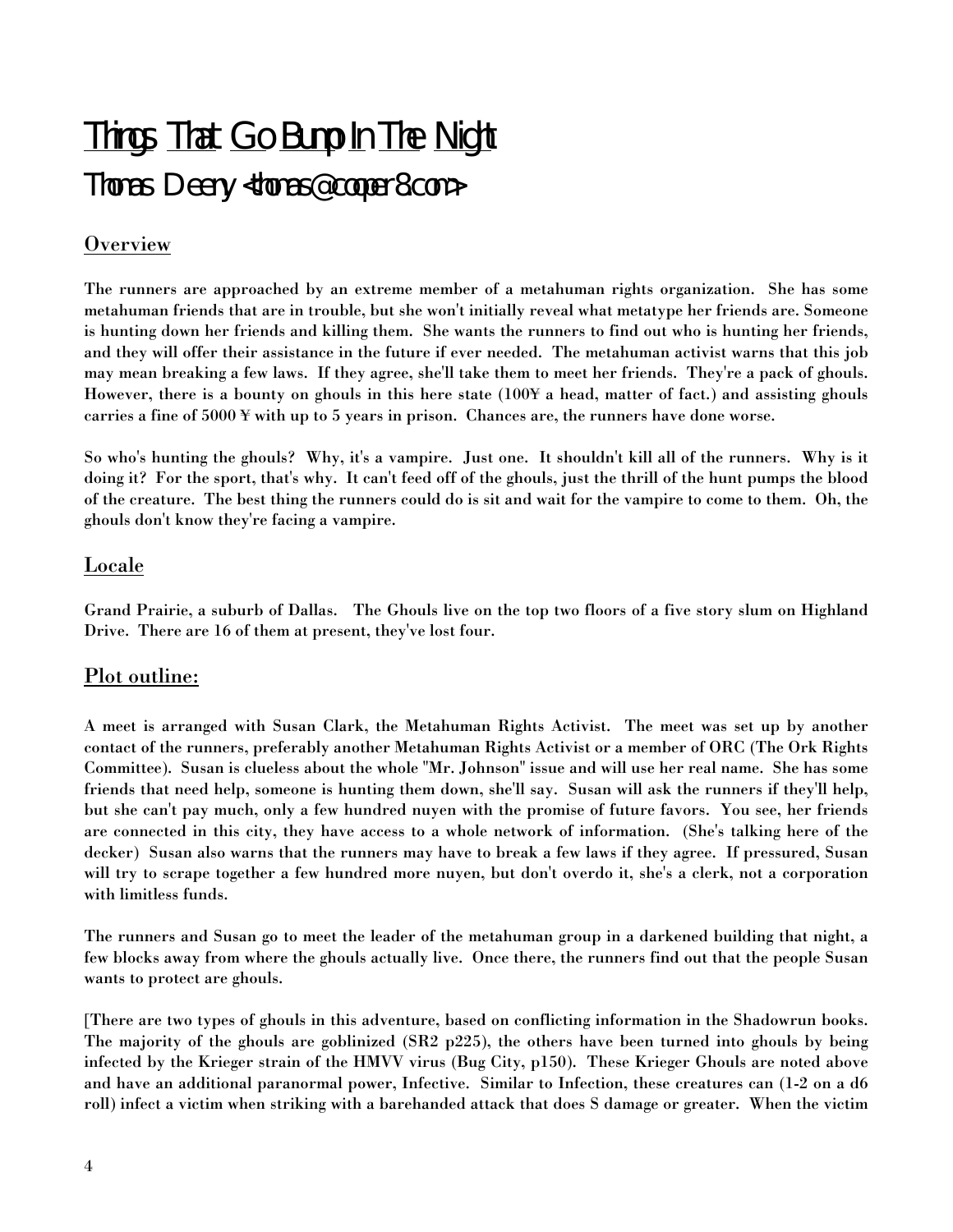suffers a D wound (or fills up the physical damage chart) anytime while infected, the character will apparently die. Shortly after this "death", the individual will return to life as a ghoul. The virus remains dormant in the victim for [8+1d6 - Body] months before expiring. During that time, a dormant victim cannot pass the virus to others. Only upon turning into a ghoul can the Krieger Ghoul pass the Krieger strain to others. Krieger Ghouls are more prone to violence than normal (goblinized) Ghouls and have faster mood swings. They are possibly suffering from a bipolar disorder as well as having turned into Ghouls. There is no cure for the Krieger strain of HMVV.]

The ghoul's enclave is in the top two floors of an abandoned building in a slum part of town. There, the ghouls have set up a home. There are holes in the walls, the ceiling leaks, there is no glass in most of the windows, although the majority of the windows are boarded up. Picture various parts of the Bradbury Hotel in Blade Runner (J.S. Sebastian's home). Standing pools of rainwater, minimal light from outside. And an overwhelming stench. It smells as if something died in there. Treat certain rooms as if a Stink spell [sr2, p 156] had been cast with two successes, TN:4.

Unfortunately, the Ghouls are out of food. The runners shouldn't worry, the ghouls won't eat their protectors. Three ghouls need to go on patrol and bring back some meat. They'll stumble onto a deadly gang fight that morning ('bout 2 or 3 am) and bring back some bodies. The vampire will swoop down and attack and kill one of the ghouls (your choice) when the ghouls are over five blocks away from their home. It will get another ghoul only a block away from the building. Then it will know where the ghouls live.

The next night, the vampire will arrive on the first floor of the building, breaking in, making a lot of noise. Then it will go up to the third floor and slip in behind the ghouls (maybe the runners) as they rush downstairs to investigate. It might kill a ghoul or attack a runner (whoever is last in line), then try to escape.

The next night, they've got a meet set up with the BioVat acquaintance (use Paramedic or Pedestrian contact) who will manage to lose a few packets of real muscle (now you street sammy know what happened to your old meat when you got Replacement Muscles 2) for a few hundred nuyen. The vampire will strike at wherever the runners are at, the meet or the enclave (after all, it's the runner's adventure). During the fight, if the vampire gets a chance to escape, he'll take off for a nearby park, then to a factory site at the other side of the park. [It's one of those old, nearly abandoned factories found in movies like Robocop or Darkman] There the players can have a great cinematic showdown with Sean Reece.

If the players succeed in saving the Ghoul enclave, the Ghouls can be counted upon for a favor or two in the future. Whether that means additional muscle on a run, some decking from Jennifer Applewhite, the Ghouls won't eat them, or something else entirely, is up to the GM and the players. Also, Susan Clark can be used to start future runs.

If the players don't succeed in this adventure, they are either dead or the vampire has killed off all the ghouls. Ah well, it's just a game.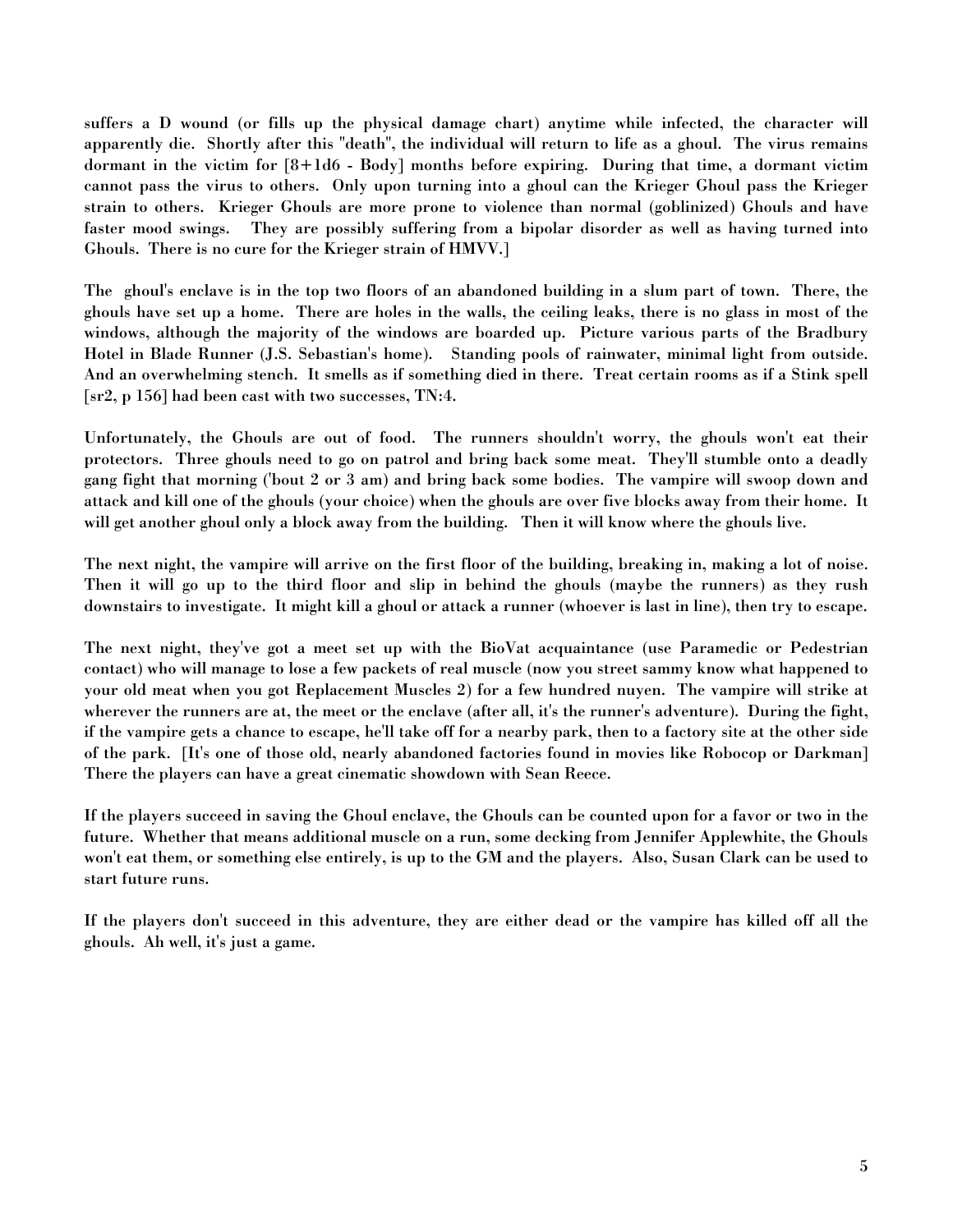#### Cast of Shadows

(With the Rich Text version, a file of condition monitors is included in the zip file. For the PDF version, check on the TSS Productions website at http://shadowrun.home.ml.org for an identical file in PDF format.)

Susan Clark, Metahuman Rights Activist, female human, about 28. By day, she's a data entry clerk for Stuffer Shack's central Texas warehouses in West Texas on I-30. In the evenings and weekends, she's a devoted activist. She's involved in getting the characters in this scenario and knows one of the character's MRA or ORC contacts. "Ghouls are people, too. Just because they're not as beautiful as the other goblinized races such as elves or dwarves, doesn't mean they should be hunted down like animals."

| <b>Susan Clark</b> |                |                      |              |                            |                |  |
|--------------------|----------------|----------------------|--------------|----------------------------|----------------|--|
| Initiative 2+1D6   |                | <b>Threat Rating</b> |              | <b>Professional Rating</b> | $\overline{2}$ |  |
| <b>Attributes</b>  |                | <b>Skills</b>        |              | Cyber/Bioware              |                |  |
| <b>Body</b>        | $\overline{2}$ | Etiquette (Media)    | $\mathbf{5}$ |                            |                |  |
| Quickness          | $\overline{2}$ | Interrogation        | 3            |                            |                |  |
| Strength           | $\overline{2}$ | Leadership           | 3            |                            |                |  |
| Charisma           | $\overline{2}$ | <b>Negotiation</b>   | 3            | Gear                       |                |  |
| Intelligence       | $\overline{2}$ |                      |              |                            |                |  |
| Willpower          | $\overline{2}$ |                      |              |                            |                |  |
| <b>Essence</b>     | 6              |                      |              |                            |                |  |
| Magic              |                |                      |              |                            |                |  |
| Reaction           | 2              |                      |              |                            |                |  |

James Harrison, Ghoul pack leader, male ashen grey about 35. James is a second generation Ghoul, and elected leader of this pack for the last seven years, when they all came together. He's a bit distraught with all the killings going on. He hasn't seen the bodies of the ghouls, just heard from the other pack members. "You think we're going to eat you? What do you think we are, savages?"

| <b>James Harrison</b> |                |                       |                |                                              |  |  |  |
|-----------------------|----------------|-----------------------|----------------|----------------------------------------------|--|--|--|
| Initiative $4 + 1D6$  |                | Threat Rating         |                | <b>Professional Rating</b><br>$\overline{4}$ |  |  |  |
| <b>Attributes</b>     |                | <b>Skills</b>         |                | Cyber/Bioware                                |  |  |  |
| Body                  | $\mathbf{7}$   | Leadership            | 5              |                                              |  |  |  |
| Quickness             | 5x4            | <b>Unarmed Comabt</b> | 4              |                                              |  |  |  |
| Strength              | 6              | <b>Armed Combat</b>   | $\overline{2}$ |                                              |  |  |  |
| <b>Charisma</b>       | 1              |                       |                | <b>Notes</b>                                 |  |  |  |
| Intelligence          | $\overline{4}$ |                       |                | <b>Enhanced Senses (Smell, hearing)</b>      |  |  |  |
| Willpower             | 5.             |                       |                | Allergy (Sunlight, Mild +1 TN)               |  |  |  |
| Essence               | [5]            |                       |                | <b>Reduced Senses (Blind)</b>                |  |  |  |
| Magic                 |                |                       |                |                                              |  |  |  |
| Reaction              | 4              |                       |                |                                              |  |  |  |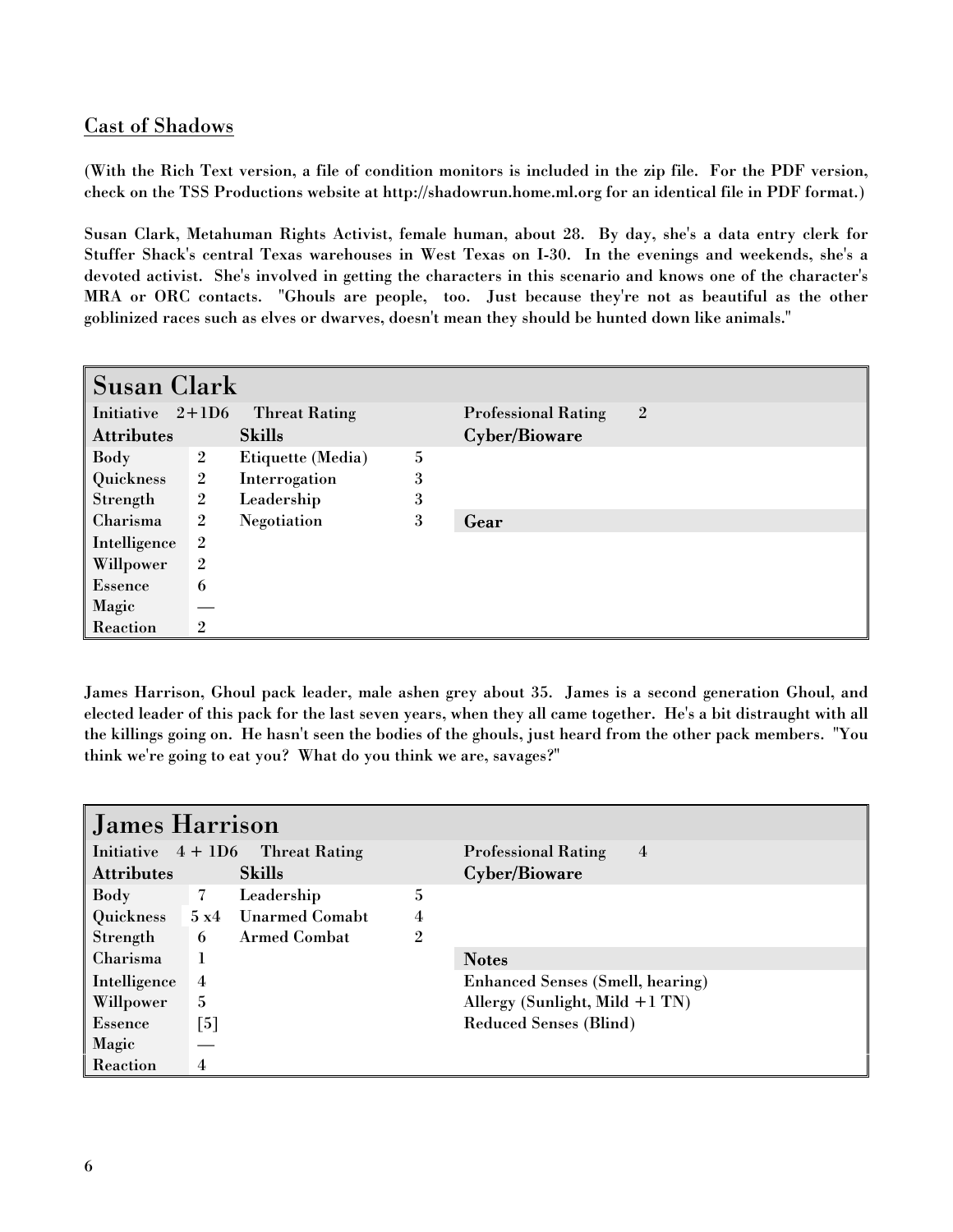Jennifer Applewhite, Ghoul Decker, female white about 21. Caught the Krieger strain of HMVV two years ago and was brought into this pack. She's an average decker (use the Elven Decker's deck on page 80 of VR 2.0) and uses her deck to check in with BioVat's Grand Prairie affiliate (where she's got an acquaintance who loses a few body parts now and then) and with the local morgues and hospitals for food. "Gang fight at Santa Clara and Mashall. We might be able to pick up some fresh meat."

|                   | <b>Jennifer Applewhite</b> |                       |   |                                          |                |  |  |  |
|-------------------|----------------------------|-----------------------|---|------------------------------------------|----------------|--|--|--|
| Initiative        |                            | <b>Threat Rating</b>  |   | <b>Professional Rating</b>               | $\overline{2}$ |  |  |  |
| <b>Attributes</b> |                            | <b>Skills</b>         |   | Cyber/Bioware                            |                |  |  |  |
| Body              |                            | Decking               | 5 |                                          |                |  |  |  |
| Quickness         | 5x4                        | <b>Unarmed Combat</b> | 3 |                                          |                |  |  |  |
| Strength          | 4                          | <b>Armed Combat</b>   |   |                                          |                |  |  |  |
| Charisma          | L                          |                       |   | <b>Powers/Weaknesses</b>                 |                |  |  |  |
| Intelligence      | 5                          |                       |   | <b>Enhanced Senses (Smell, Hearing),</b> |                |  |  |  |
| Willpower         | 6                          |                       |   | Infective, Allergy (Sunlight, Mild +1TN) |                |  |  |  |
| Essence           | [5]                        |                       |   | <b>Reduced Senses (Blind)</b>            |                |  |  |  |
| Magic             |                            |                       |   |                                          |                |  |  |  |
| Reaction          | 5                          |                       |   |                                          |                |  |  |  |

Curt Van De Walle, Ghoul, ash white male, about 25. Curt was also infected with the Krieger strain of HMVV when he was younger, although he has been a Ghoul since he was 21. Before turning, he was a street samurai, part of a shadowrunning team that was destroyed when attacking an enclave of Ghouls. He has now accepted his ghoulish nature, and is the lead fighter for this pack. "You don't smell to good yourself."

| <b>Curt Van De Walle</b> |                   |                                    |                |                                              |  |  |
|--------------------------|-------------------|------------------------------------|----------------|----------------------------------------------|--|--|
|                          |                   | Initiative $6 + 2D6$ Threat Rating |                | <b>Professional Rating</b><br>$\overline{4}$ |  |  |
| <b>Attributes</b>        |                   | <b>Skills</b>                      |                | Cyber/Bioware                                |  |  |
| Body                     | $\mathbf{7}$      | <b>Firearms</b>                    | $\mathbf{5}$   | Wired Reflexes 2 (only works as WR1)         |  |  |
| Quickness                | 5x4               | <b>Unarmed Combat</b>              | 4              | Thermographic cybereyes                      |  |  |
| Strength                 | 6                 | <b>Armed Combat</b>                | $\overline{2}$ |                                              |  |  |
| Charisma                 | 1                 |                                    |                | Powers/Weaknesses/Gear                       |  |  |
| Intelligence             | 4                 |                                    |                | Allergy (Sunlight, Mild +1TN) Infective      |  |  |
| Willpower                | 5                 |                                    |                | HK227-S, Ares Predator                       |  |  |
| <b>Essence</b>           | $\lceil 3 \rceil$ |                                    |                |                                              |  |  |
| Magic                    |                   |                                    |                |                                              |  |  |
| Reaction                 | 4[6]              |                                    |                |                                              |  |  |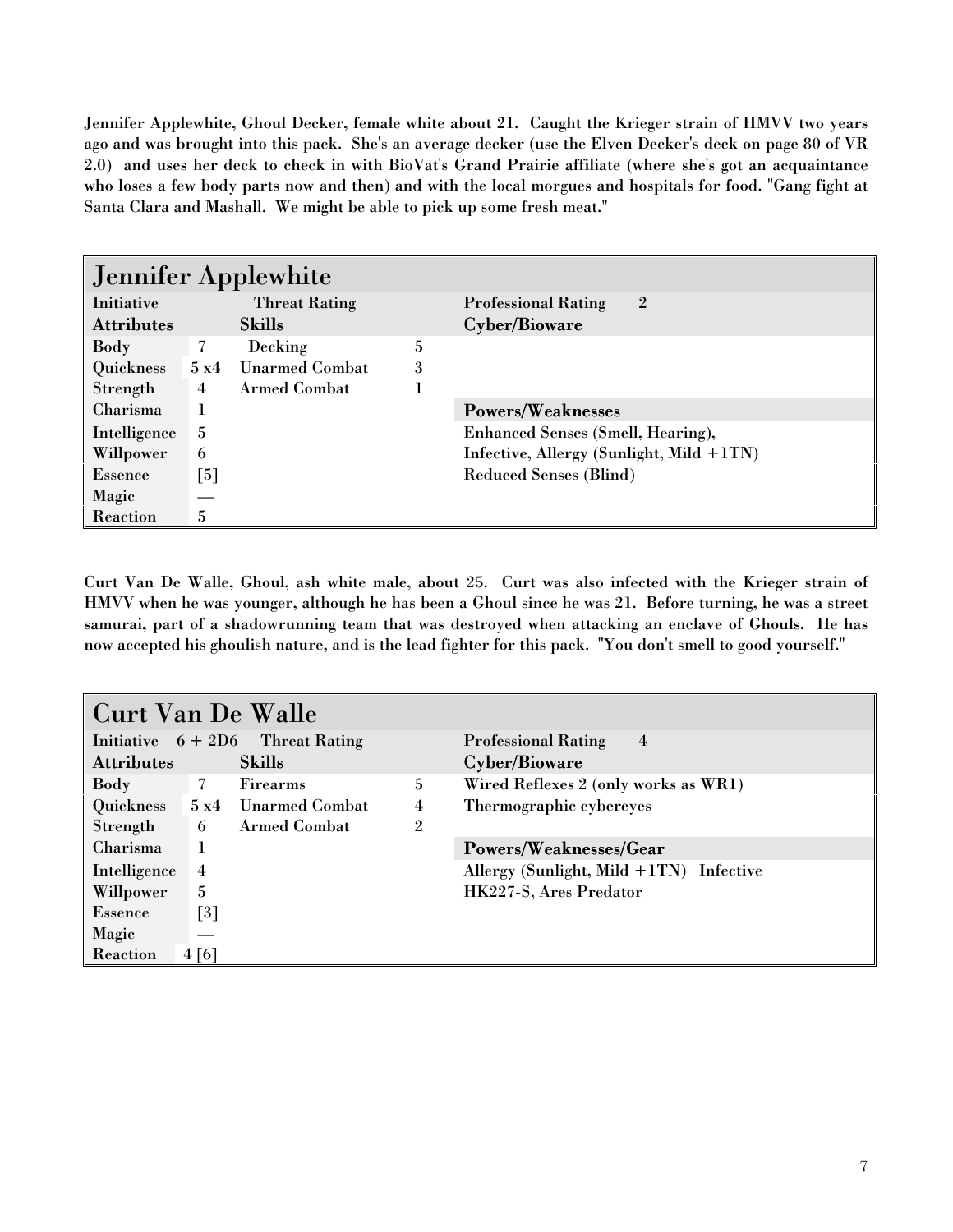Renee Martin, Ghoul Mage, dead white female, about late thirties. Renee is upset, whatever is hunting the ghouls killed her mate, Kyle, three nights ago. She's the only magical member of the community. Renee is a second generation ghoul. She has an air elemental with one service left.

| <b>Renee Martin</b> |                   |                                    |                |                                                       |  |  |
|---------------------|-------------------|------------------------------------|----------------|-------------------------------------------------------|--|--|
|                     |                   | Initiative $4 + 1D6$ Threat Rating |                | $\overline{2}$<br><b>Professional Rating</b>          |  |  |
| <b>Attributes</b>   |                   | Skills                             |                | <b>Notes</b>                                          |  |  |
| <b>Body</b>         | $\overline{7}$    | <b>Sorcery</b>                     | 5              | <b>Enhanced Senses (Smell, Hearing)</b>               |  |  |
| Quickness           | 5x4               | Conjuring                          | 3              | Allergy (Sunlight, Mild $+1TN$ )                      |  |  |
| Strength            | 6                 | <b>Unarmed Combat</b>              | 4              | <b>Reduced Senses (Blind)</b>                         |  |  |
| Charisma            | $\mathbf{I}$      | <b>Armed Combat</b>                | $\overline{2}$ | <b>Spells</b>                                         |  |  |
| Intelligence        | 4                 |                                    |                | Thunderclap 4 (Phys, T: B(r), DMG M stun, Drain: 2S)m |  |  |
| Willpower           | 5                 |                                    |                | Shadow 5 (Phys, sus, T:var(see p 158 SR2, Drain: 4M)m |  |  |
| <b>Essence</b>      | $\lceil 5 \rceil$ |                                    |                | Acid 4 (Phys, T:B(r), DMG M phys (acid), Drain: 3S)m  |  |  |
| Magic               | 5                 |                                    |                | Makeover 3 (Phys, per, T:4, Drain: 3M)m               |  |  |
| <b>Reaction</b>     | $\overline{4}$    |                                    |                | Transform 4 (Phys, sus, T:W, Drain 4S)m               |  |  |
|                     |                   |                                    |                |                                                       |  |  |

Dale Monk, Ghoul, ashen grey male, about 15. Monk is the only one who has survived an attack by the hunter. He was out with Kyle three days ago when in an alley, something moved very quickly above them, something without a scent or with a scent Monk couldn't identify. Kyle screamed as he fell and Monk ran back to the home. When a group of the ghouls went to investigate, they didn't find Kyle's body, just a lot of blood.

| Dale Monk            |                            |   |                                         |  |  |  |  |
|----------------------|----------------------------|---|-----------------------------------------|--|--|--|--|
| Initiative $4 + 1D6$ | <b>Threat Rating</b>       |   | -1<br><b>Professional Rating</b>        |  |  |  |  |
| <b>Attributes</b>    | <b>Skills</b>              |   | Cyber/Bioware                           |  |  |  |  |
| Body                 | <b>Unarmed Combat</b><br>6 | 3 |                                         |  |  |  |  |
| Quickness            | 5 x4 Armed Combat          |   |                                         |  |  |  |  |
| Strength             | 5                          |   |                                         |  |  |  |  |
| Charisma             | 1                          |   | <b>Powers/Weaknesses</b>                |  |  |  |  |
| Intelligence         | $\overline{4}$             |   | <b>Enhanced Senses (Smell, Hearing)</b> |  |  |  |  |
| Willpower            | 5                          |   | Allergy (Sunlight, Mild $+1TN$ )        |  |  |  |  |
| <b>Essence</b>       | $\lceil 5 \rceil$          |   | <b>Reduced Senses (Blind)</b>           |  |  |  |  |
| Magic                |                            |   |                                         |  |  |  |  |
| <b>Reaction</b>      | 4                          |   |                                         |  |  |  |  |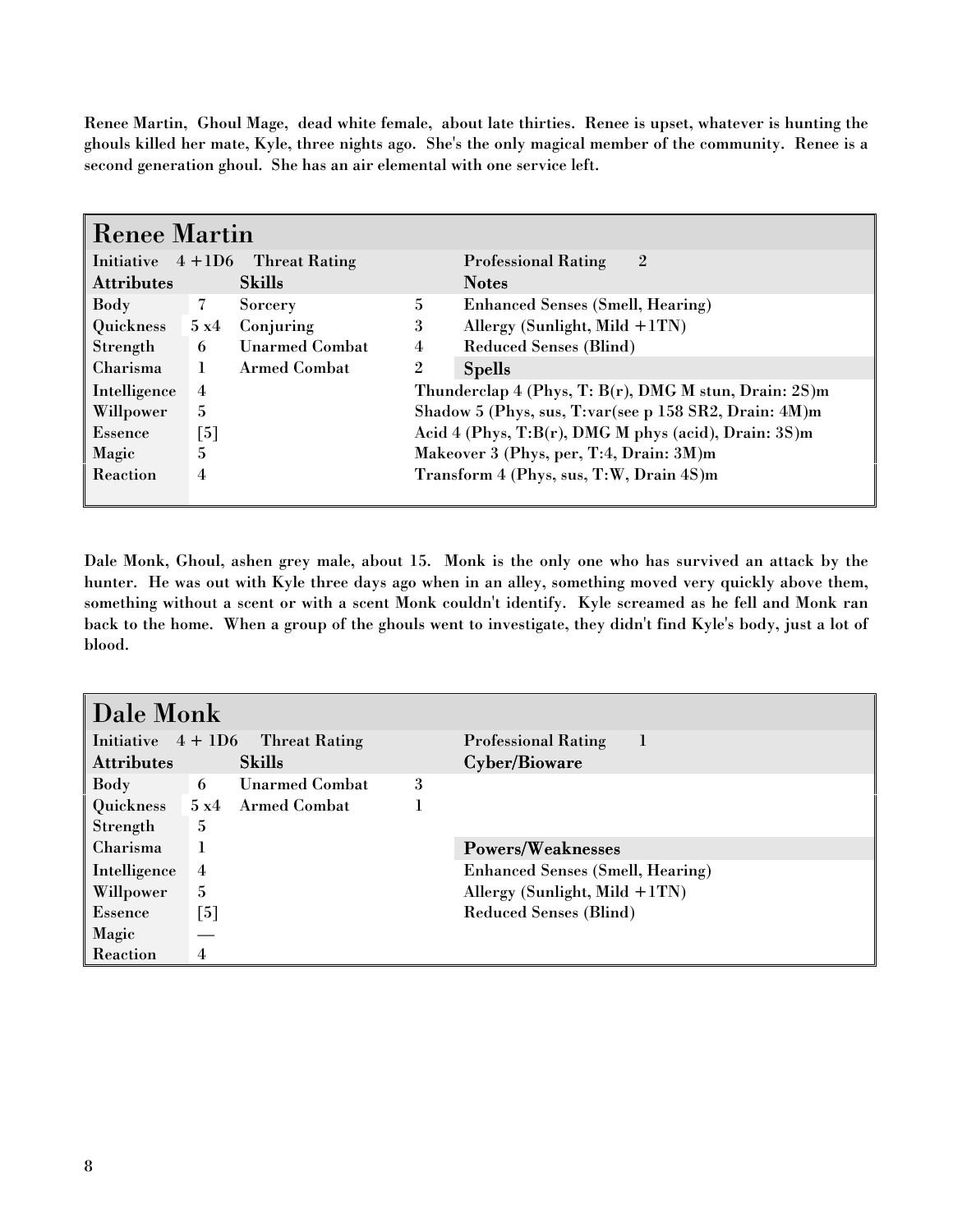Alan Cole, Leslie Langford, Tim Schroeder, Mike Moran, Kerrie Moran, Luke Marivel, Linda Porter, Jason Werchan, Brad Bruegger, Tony Norman, and Dane DeRouen, all standard Ghouls. Most of them are second generation ghouls, Alan Cole is a goblinized ghoul, forty-two years old. Mike and Kerrie Moran have the Krieger strain of HMVV. All of them have the same stats:

| Initiative $4 + 1D6$ |        | <b>Threat Rating</b>  |                | $\overline{4}$<br><b>Professional Rating</b> |  |
|----------------------|--------|-----------------------|----------------|----------------------------------------------|--|
| <b>Attributes</b>    |        | <b>Skills</b>         |                | Cyber/Bioware                                |  |
| <b>Body</b>          | $\tau$ | Leadership            | 5              |                                              |  |
| Quickness            | 5x4    | <b>Unarmed Combat</b> | 4              |                                              |  |
| Strength             | 6      | <b>Armed Combat</b>   | $\overline{2}$ |                                              |  |
| Charisma             | 1      |                       |                | <b>Powers/Weaknesses</b>                     |  |
| Intelligence         | 4      |                       |                | <b>Enhanced Senses (Smell, Hearing)</b>      |  |
| Willpower            | 5      |                       |                | Allergy (Sunlight, Mild +1TN)                |  |
| <b>Essence</b>       | [5]    |                       |                | <b>Reduced Senses (Blind)</b>                |  |
| Magic                |        |                       |                |                                              |  |
| Reaction             | 4      |                       |                |                                              |  |

Sean Reece, Vampire, hunter of Ghouls. He's a young vampire, more than enough of a threat for the runners, the ghouls, and anyone else that doesn't realize what they are facing. Why is it hunting down the ghouls? It just wants to. They're fun to toy with and have a good enough challenge to be a good fight. "I'm coming for you...." Like Rutger Hauer at the end of Blade Runner.

| <b>Sean Reece</b>    |                |                       |                |                                                |  |  |
|----------------------|----------------|-----------------------|----------------|------------------------------------------------|--|--|
| Initiative $1 + 5D6$ |                | <b>Threat Rating</b>  |                | <b>Professional Rating</b><br>$\overline{4}$   |  |  |
| <b>Attributes</b>    |                | <b>Skills</b>         |                | <b>Powers/Weaknesses</b>                       |  |  |
| Body                 | $\overline{4}$ | <b>Unarmed Combat</b> | 6              | Enhanced Senses (Smell, Hearing, Thermographic |  |  |
| Quickness            | $5 \times 5$   | – Armed Combat        | 4              | Vision)                                        |  |  |
| Strength             | -11            | <b>Firearms</b>       | $\overline{2}$ | Essence Drain Allergy (Sunlight, Severe +2TN), |  |  |
| Charisma             | 3              |                       |                | Immunity (Age, Poison, Pathogen),              |  |  |
| Intelligence         | 5              |                       |                | Vulnerability (Wood)                           |  |  |
| Willpower            | 4              |                       |                | Infection, Induced Dormancy (Lack of Air)      |  |  |
| <b>Essence</b>       |                |                       |                | Mist Form, Regeneration                        |  |  |
| Magic                | 7              |                       |                |                                                |  |  |
| Reaction             | 5              |                       |                |                                                |  |  |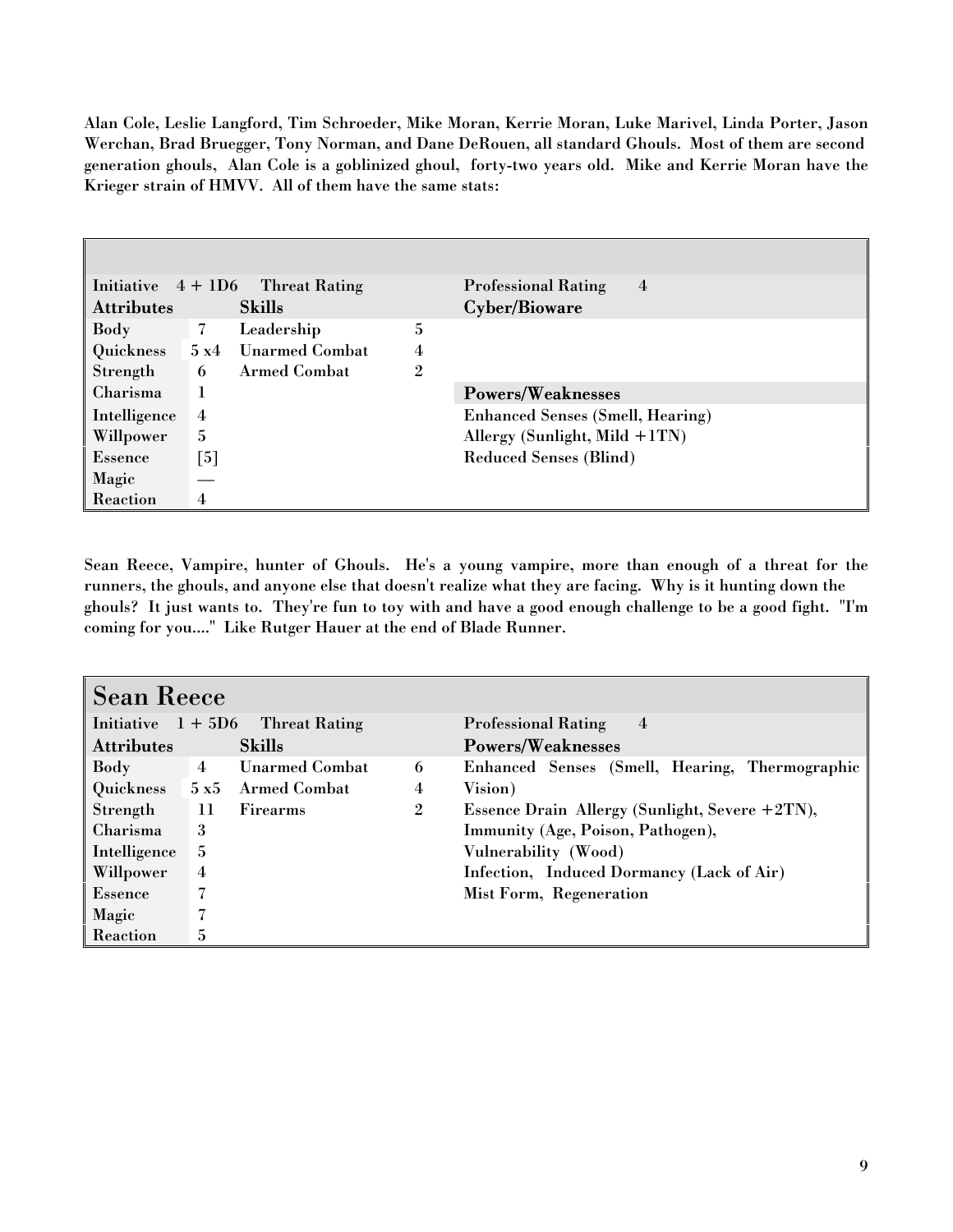Now, here's where things can get tricky. If the players really get sidetracked, they could wind up going after some Humanis members or Alamos 20K members. Even DFWPD could get involved

| Humanis Policlubber Drone |                |                                    |   |                                              |  |  |  |
|---------------------------|----------------|------------------------------------|---|----------------------------------------------|--|--|--|
|                           |                | Initiative $3 + 1D6$ Threat Rating |   | $\overline{2}$<br><b>Professional Rating</b> |  |  |  |
| <b>Attributes</b>         |                | <b>Skills</b>                      |   | Cyber/Bioware                                |  |  |  |
| <b>Body</b>               | $\overline{4}$ | Bike                               | 3 |                                              |  |  |  |
| Quickness                 | $\overline{4}$ | Car                                | 3 |                                              |  |  |  |
| Strength                  | $\overline{4}$ | Demolitions                        | 4 |                                              |  |  |  |
| Charisma                  | $\overline{2}$ | <b>Street Etiquette</b>            | 3 | Gear                                         |  |  |  |
| Intelligence              | $\overline{2}$ | Firearms                           | 3 | Pick one weapon:                             |  |  |  |
| Willpower                 | $\overline{4}$ |                                    |   | <b>Remingtons 750 Sporting Rifle</b>         |  |  |  |
| <b>Essence</b>            | 6              |                                    |   | <b>HK227-S</b>                               |  |  |  |
| Magic                     |                |                                    |   | <b>Ares Predator</b>                         |  |  |  |
| Reaction                  | 3              |                                    |   |                                              |  |  |  |

| Humanis Policlubber Mage |                |                         |                |                                                     |  |  |
|--------------------------|----------------|-------------------------|----------------|-----------------------------------------------------|--|--|
| Initiative $4 + 1D6$     |                | <b>Threat Rating</b>    |                | 3<br><b>Professional Rating</b>                     |  |  |
| <b>Attributes</b>        |                | <b>Skills</b>           |                | Gear                                                |  |  |
| Body                     | 3              | <b>Bike</b>             | $\overline{2}$ | LD-120 Pistol                                       |  |  |
| Quickness                | $5^{\circ}$    | Car                     | $\overline{2}$ |                                                     |  |  |
| Strength                 | 4              | Demolitions             | 3              |                                                     |  |  |
| Charisma                 | $\overline{2}$ | <b>Street Etiquette</b> | 3              | <b>Spells</b>                                       |  |  |
| Intelligence             | 3              | <b>Firearms</b>         | $\overline{2}$ | Fireball 4                                          |  |  |
| Willpower                | 4              | <b>Sorcery</b>          | 4              | Power Bolt 3                                        |  |  |
| <b>Essence</b>           | 6              |                         |                | Heal                                                |  |  |
| Magic                    | 6              |                         |                | Chaos 4                                             |  |  |
| Reaction                 | 4              |                         |                | Slay (1 2 - Elf, 3 - Dwarf, 4 5 - Ork, 6 - Troll) 3 |  |  |

| Generic DFWPD Officer (based off of Street Cop) |                |                         |                |                                              |  |  |  |  |
|-------------------------------------------------|----------------|-------------------------|----------------|----------------------------------------------|--|--|--|--|
| <b>Initiative</b>                               |                | $3 + 1D6$ Threat Rating |                | <b>Professional Rating</b><br>$\overline{2}$ |  |  |  |  |
| <b>Attributes</b>                               |                | <b>Skills</b>           |                | Cyber/Bioware                                |  |  |  |  |
| Body                                            | $\overline{4}$ | <b>Armed Combat 2</b>   | $\overline{2}$ |                                              |  |  |  |  |
| Quickness                                       | $\overline{4}$ | Etiquette (Corp)        | $\overline{2}$ |                                              |  |  |  |  |
| Strength                                        | $\overline{4}$ | Etiquette (Street)      | 4              |                                              |  |  |  |  |
| Charisma                                        | $\overline{2}$ | <b>Firearms</b>         | 3              | Gear                                         |  |  |  |  |
| Intelligence                                    | 3              | <b>Unarmed Combat</b>   | 3              | Nightstick reach 1, 5M Stun                  |  |  |  |  |
| Willpower                                       | 3              |                         |                | <b>Ruger Super Warhawk,</b>                  |  |  |  |  |
| <b>Essence</b>                                  | 6              |                         |                | Light Security Armor 6 ballistic, 4 impact   |  |  |  |  |
| Magic                                           |                |                         |                |                                              |  |  |  |  |
| Reaction                                        | 3              |                         |                |                                              |  |  |  |  |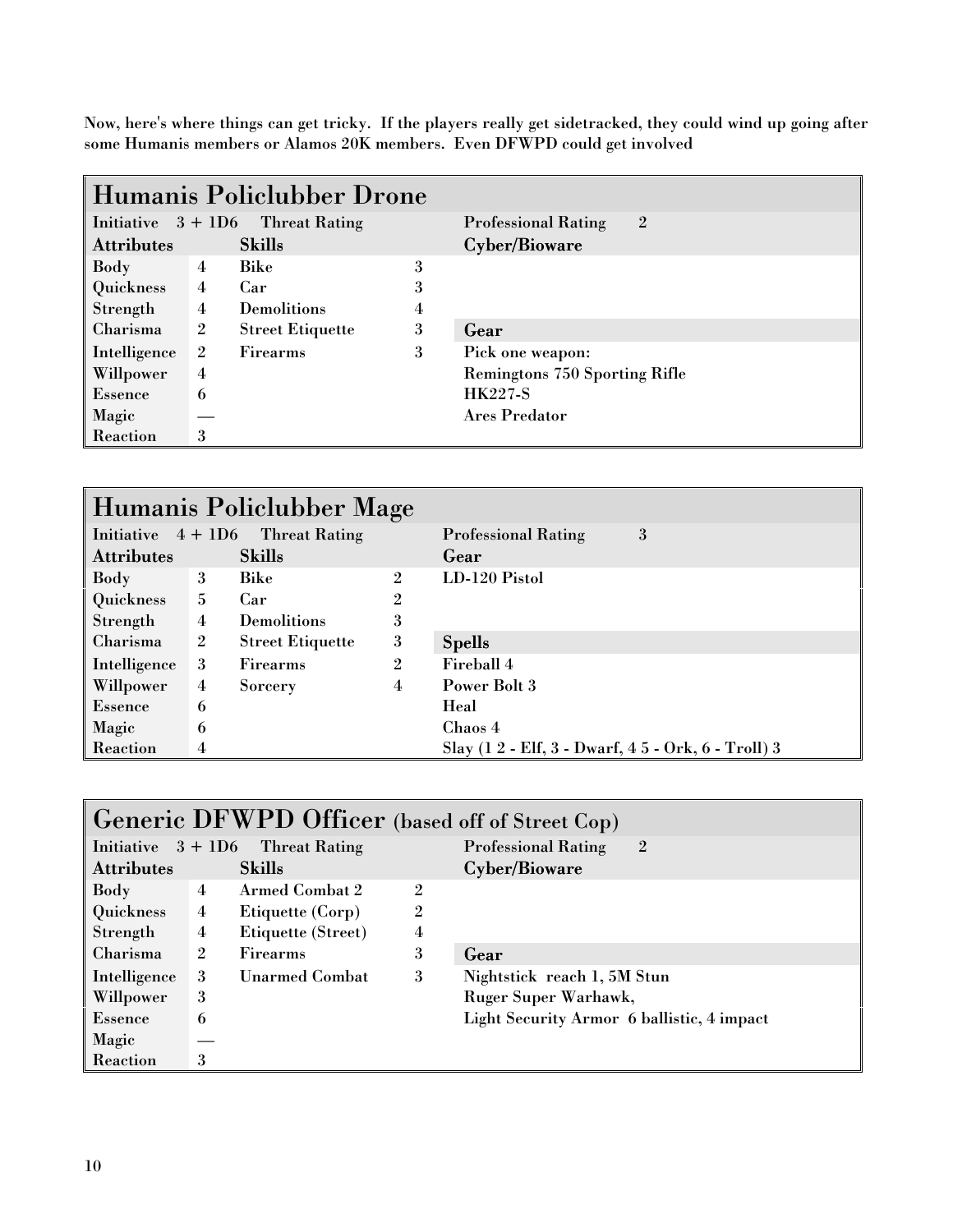| Ganger (typical)  |             |                                    |   |                                        |  |  |
|-------------------|-------------|------------------------------------|---|----------------------------------------|--|--|
|                   |             | Initiative $1 + 1D6$ Threat Rating |   | <b>Professional Rating</b><br>-1       |  |  |
| <b>Attributes</b> |             | <b>Skills</b>                      |   | Cyber/Bioware                          |  |  |
| Body              | $5^{\circ}$ | <b>Armed Combat 4</b>              |   | <b>Retractable Spurs</b>               |  |  |
| Quickness         | 6           | Bike 3                             |   |                                        |  |  |
| Strength          | 5           | <b>Street Etiquette 4</b>          |   |                                        |  |  |
| Charisma          | 6           | Firearms 4                         |   | Gear                                   |  |  |
| Intelligence      | 4           | <b>Unarmed Combat 3</b>            |   | Knifes 5L, Synthleathers 0/1 armor     |  |  |
| Willpower         | 4           | Stealth 3                          |   | Pick one:                              |  |  |
| <b>Essence</b>    | 5.7         | <b>Projectile Weapons</b>          | 3 | <b>Streetline Special Beretta 101T</b> |  |  |
| Magic             |             |                                    |   |                                        |  |  |
| Reaction          | 5           |                                    |   |                                        |  |  |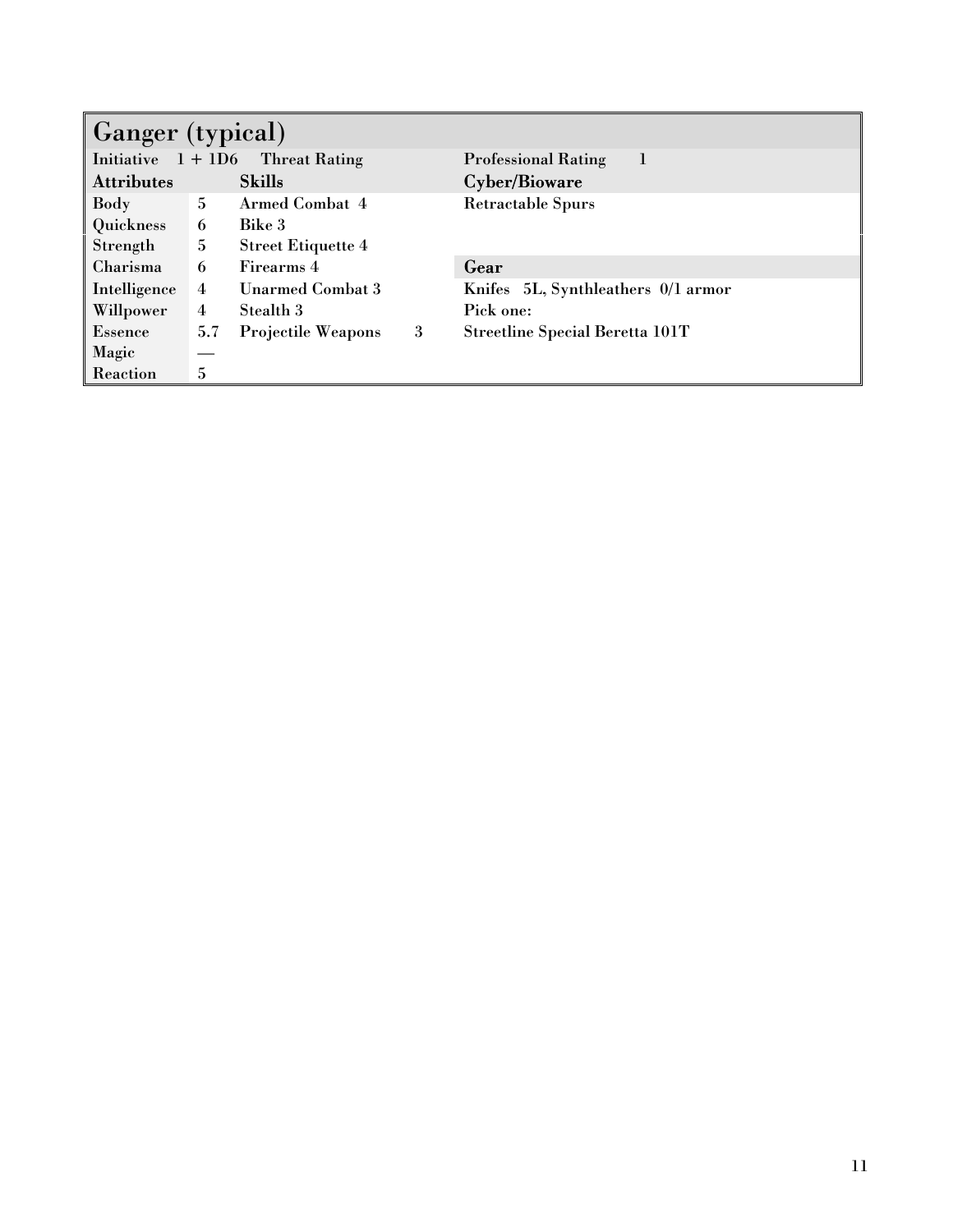## Dwarven Opera Singer

## Steven Tinner <Bluewizard@ncweb.com>

This somewhat ridiculous contact is the result of a suggestion made by Adam "WildAngle - Don't call me Fro anymore!" Jury, a reply made by favorite ego booster/player Steven "Bull - Don't hurt me no more Mr. GM Sir!" Ratkovich" and my own desire to prove to the world just what sort of Evil GMing I am capable of! :-) Enjoy!

I'd also like to take the time to challenge anyone reading this to try to stump me with a TOTALLY unusable contact/archetype.

Call me cocky, but I firmly believe that there is NO concept too bizarre for SR.

If you think you have one, send it to me at bluewizard@ncweb.com and I'll be more than happy to prove you wrong! :-)

"This lifestyle is glamorous it's true, but I long for adventure. Sure, I travel the world, Italy today, tomorrow Japan. I see a lot of the major players too. Just last week I was privileged to perform for the Imperial Emperor of Japan himself. A person ... hears things ... on these trips. Maybe some things you'd like to know?"

QUOTES "I can shatter a glass with my voice, and I can shatter careers with my tongue. Which would you like me to do?" "Why just the other day I was saying to Damie. Damie? Oh, you probably call him Mr. Knight." "Let's retire to the casino and discuss this matter in a civilized manner."

COMMENTARY The Dwarven Opera Singer may seem like just another high roller, but as a performer in high demand among the wealthy and powerful he hears a lot of secrets. He has the art of schmoozing the rich down to an art form. Odds are though that he came from a grittier background ... maybe he still remembers that tougher life. Maybe he'd like to help some of his old street brothers off the street as they make a big score?

| <b>Attributes</b> |                | <b>Skills</b>                  |       |
|-------------------|----------------|--------------------------------|-------|
| Body              | 4              | Etiquette (Corp)               | 6     |
| Quickness         | $\overline{2}$ | Etiquette (High Roller)        | 8     |
| Strength          | 5              | <b>Sing/Opera/Vocal Range</b>  | 4/6/8 |
| Charisma          | 3              | <b>Rumormill (High Roller)</b> | 5     |
| Intelligence      | 3              | Seduction                      | 5     |
| Willpower         | 4              |                                |       |
| <b>Essence</b>    | 6              |                                |       |
| Magic             |                |                                |       |
| Reaction          |                |                                |       |

GM NOTES: This fella would probably make a good contact for a James Bond style campaign. Any runner that deals with the rich and famous would do well to get to know the Dwarven Opera Star. The High Rollers mention things in passing to entertainers at parties that even their spouses may not know.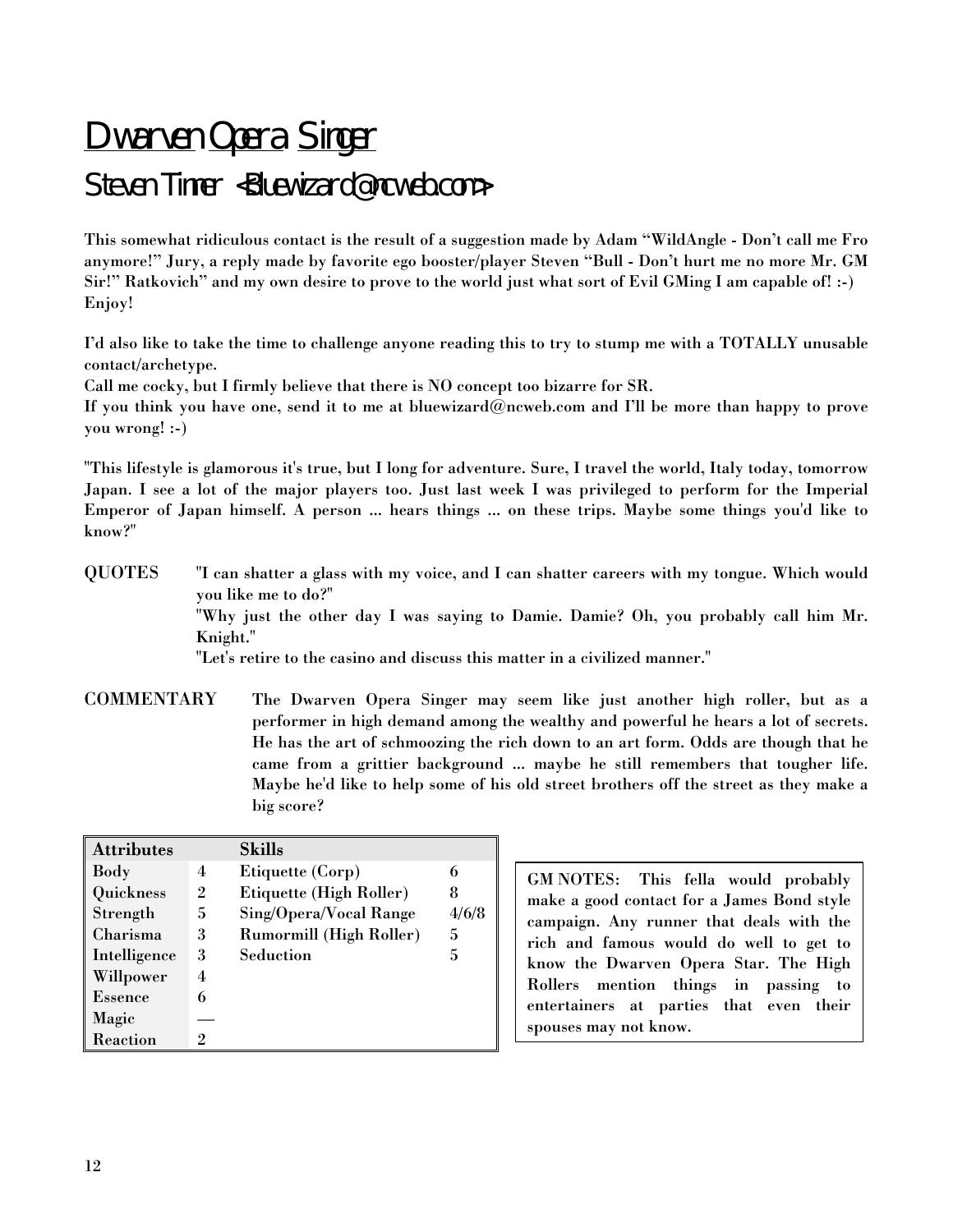## First Edition Spells converted to Second Edition Spells

## Steven Tinner <Bluewizard@ncweb.com>

Mako leaned around the corner. Bullets whipped past his head. Frag the Street Devils and their fraggin' invisible guns anyway. What kind of self-respecting mage turns an entire gangs guns invisible anyway?! Drek! No spell locks either ... so much for grounding a sleep spell into these losers. What he really needed was some way to make these morons back off for good. Some way to show them he meant business, and scare them away from any future reprisals too. He concentrated, seeking the strongest aura among the crowd of gangers. Reaching out with his will, Mako channeled mana into the gangers aura, changing the color from the raging red of anger into a cooler, more natural green. Concentrating on the sun above him, Mako fed more and more power into his spell and within seconds it took effect. Turn to Tree Drain =  $[(F/2)+2]S$ Type = Mana Duration = Sustained/Permanent Threshold = Body Attribute The lead ganger suddenly stiffened, as leafy green shoots erupted from his hands.

> As the rest of the gang looked on, horrified, as their leader rapidly transformed into a tree.

"That should slow them down" thought Mako.

Turn to tree literally changes the target into a tree. The threshold is the number of success you must sustain to achieve a total change. Stopping anywhere during the test will immediately change the target back. Any cyberware of equipment paid for with essence will change with the character, but not weapons or clothing.

> A few of the gangers hadn't yet decided to leave Mako alone. They had pursued him across town to the warehouse district. He was holed up in an abandoned building now, while four of the punks took potshots into the darkness at him. Perhaps they needed a little firmer lesson. Something a little less flexible than a tree. Maybe he should carve the message in ... stone.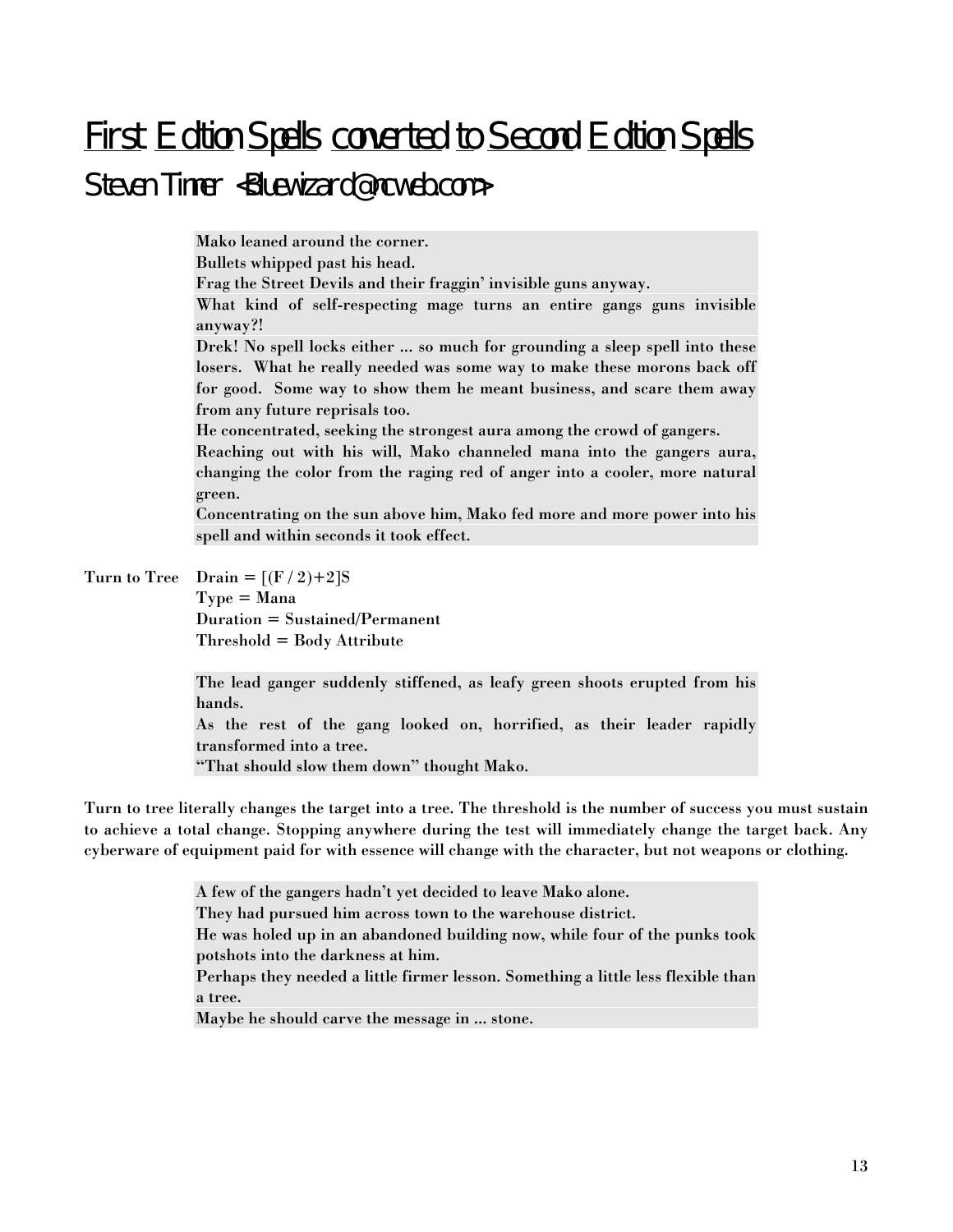| Petrify | Drain = $[(F/2) + 3]M$                       |
|---------|----------------------------------------------|
|         | $Type = Physical$                            |
|         | Duration $=$ Sustained/Permanent             |
|         | Threshold = Body Attribute or Barrier Rating |

Petrify alters the target's tissues into Calcium Carbonate - Chalk. In this form they can be easily shattered. Again you must total success equal to the threshold to effect the change. Clothing, gear, and cyberware is not affected by the spell.

Evil GM/Player thought (Courtesy of Adam): This would be a decent way to 'harvest' cyberware. Although you probably couldn't use any cyberware taken from someone who was turned to stone, I'm sure that the street doc could.. this could present some interesting twists and turns. Of course, it wouldn't exactly be easy, but hey, you gotta try new things sometime. And, if Calcium Carbonate falls into demand, you may have a new job.

> It had been a long day, and Mako was tired. He had just reached the door to his flat when he felt the gun in his back. "Thought you'd got us all, dintcha wizard?!" It was Tic-Tac - the second in command of the Street Devils. He was also the one with the longest rap sheet for Lone Star. Wanted for A&B, B&E, and a few more two letter combos as well. "It's payback time fish boy!" the ganger sneered. Thinking quickly, Mako reached out with the power, grasping for the punks gun, his only thoughts were or making it vanish, or dissolve.

Turn to Goo Drain =  $[(F/2)+2]D$ Type = Physical Duration = Sustained/Permanent Threshold = Body Attribute or Barrier Rating

Turn to goo reduces the target to component molecules, and leaves them as a sticky puddle of protoplasm.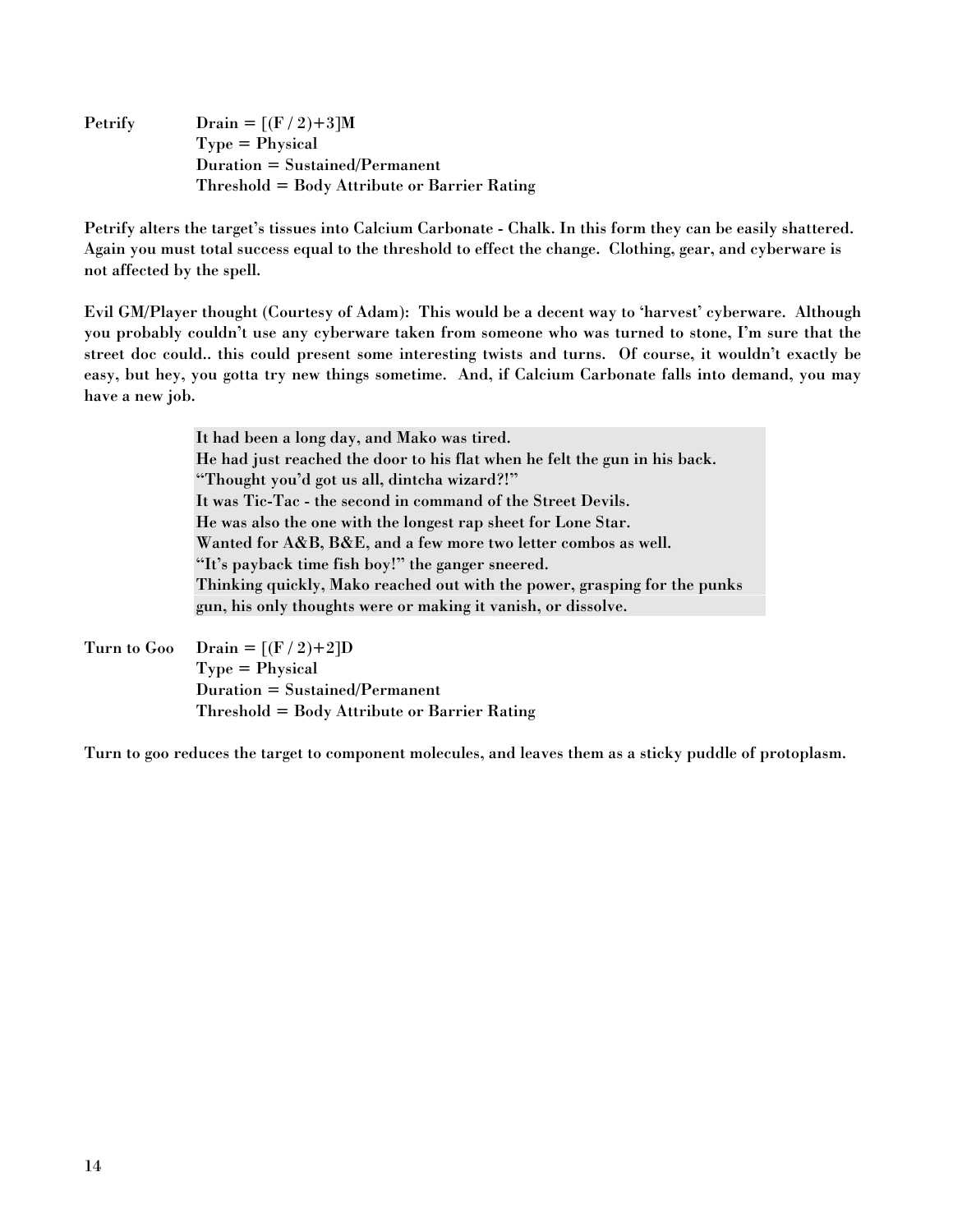## **Super Soldiers** Mark Steedman <M.J.Steedman@eee.rgu.ac.uk>

»Super soldier, a nice catch phrase, well it is until a corporation goes and builds something truly worthy of the name. They have yet to achieve a full artificial intelligence but this file describes the closest I have yet come across and it's not all that far short. Generally comparable to a sentry gun on legs with a lot more skill, these guys are the ultimate shock troops, they aren't alive as such though they do contain bioware components they have severe limitations in anything but a simple kill all the opponents type situation. However, modern tactical computer technology is more than good enough to give them all the usual trick of the trade and they don't have self preservation to worry about over preservation of the group. So far I believe only 'Midlands Cyber Systems', a British company, and MCT have direct access to the troopers described here but that is bound to change and may already have.

The basic framework is a skeletal 'terminator' framework based on cyberlimb technology and reinforced with bone lacing techniques. This is powered using muscle bundles based on either muscle replacement and/or augmentation technologies. I know these are incompatible in normal conditions but in this case the limits of meta-human flesh do not get in the way. The remaining basic systems are built on standard cyber limb and bioware technologies for enhanced joints, a dermal skin covering and power sources. This combination provides a basic walking 'person' that could be controlled remotely as if it were a rigged vehicle or through any related technologies. In this case however an autonomous combat system is installed.

The brains of the super soldier are based on a neural mass made from cerebral booster material. This forms the core processing block, it's not very intelligent and without direct connect to a human brain to programme it functionality is seriously limited but when they add an encephalon system and a tactical computer you end up with a one track tactical combat machine. The trick is how they put some basic programming into the cerebral booster wetware without a brain. Sensory inputs are then built up with standard cyber components with the usual effect on that tactical computer system and skills are interconnected through skillwire systems.

What you end up with could be led about in a social situation by anyone that could manipulate its limited skills base and set responses, but in combat it can be most unfriendly. The biggest problems as far as dealing with these things is they are not alive. This makes them totally immune to mana based magic, the wetware should be targetable but by the time you have blown enough bits off to get line of sight you have won anyway. They may however be vulnerable to most of the old con tricks and are likely to have a very limited set of previous experience programmed in, this is bound to improve but for now experience and novel tactics the things its programming has never heard of are your best solution. Don't try stand up fighting, these things don't have a soul to limit the cyber you can stuff in or have a realistic limit on strength to tow armour about with. One final thing, some military grade version are best described as 'highly resilient to para-natural attack' in much the same way the CAS Stonewall MBT is so don't rely on magic to get you out of this one, though a well though out illusion spell may well be your best bet for survival.  $\bullet$  Anon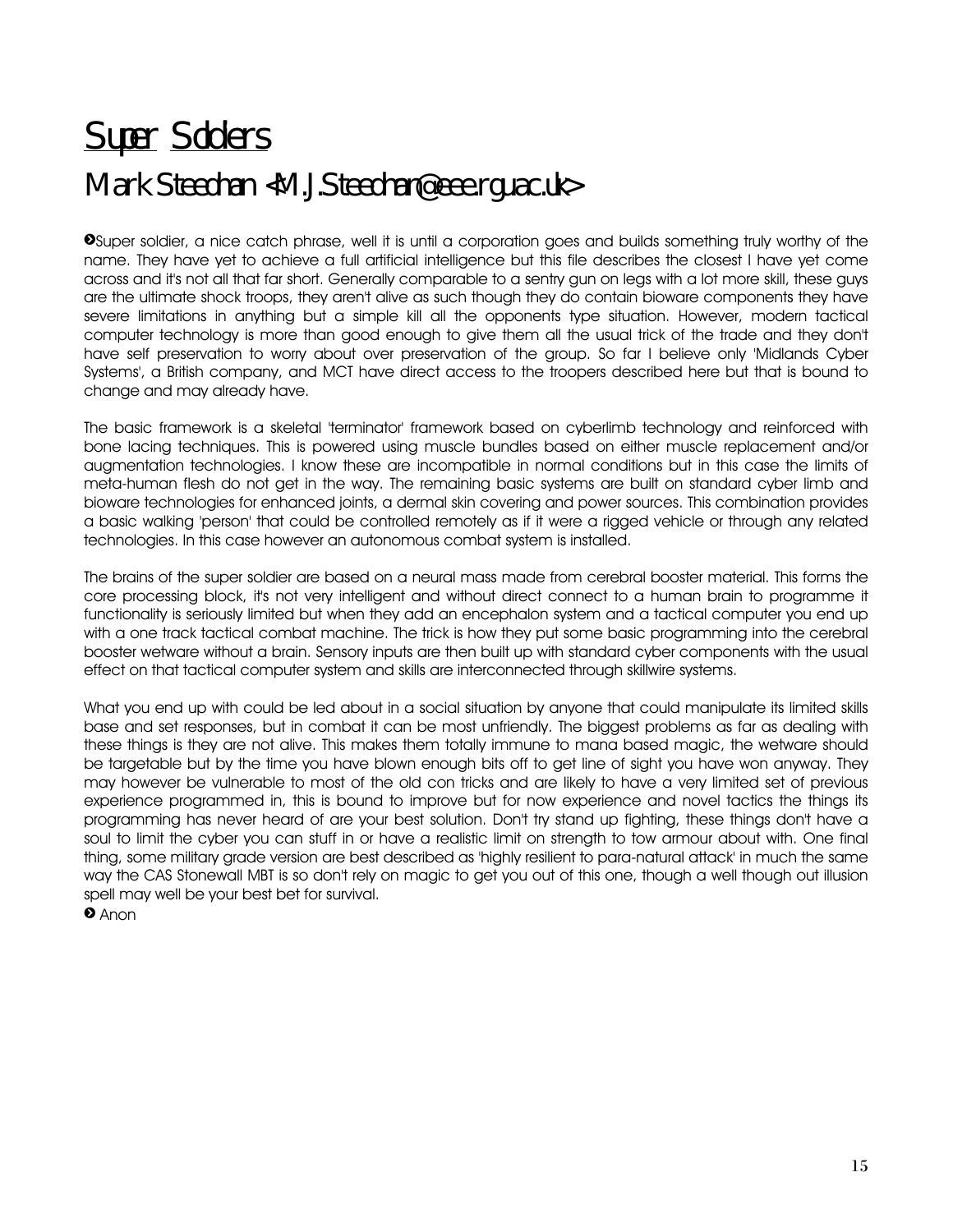#### Game Mechanics

This is not far from standard Shadowrun actually. What follows therefore is a method of determining the basic attributes and skills for such a super soldier.

Body Base 1/3 rounded down of the barrier rating of the material you build it form, for example structural steel  $=12/3$  equals body 4 while the hardened titanium/rolled steel armour plate they make security doors from comes to 32 / 3 for a 10. You may then add dermal armour or dermal sheathing to taste.

Base cost 25,000Yen / body plus cyberware.

| Quickness      | Choose                                                                                                                                                                                                                                       |                                                                                                                                                                                                                                                                                                                                           |
|----------------|----------------------------------------------------------------------------------------------------------------------------------------------------------------------------------------------------------------------------------------------|-------------------------------------------------------------------------------------------------------------------------------------------------------------------------------------------------------------------------------------------------------------------------------------------------------------------------------------------|
|                | $1 - 3$                                                                                                                                                                                                                                      | $10,000$ Yen $*$ rating                                                                                                                                                                                                                                                                                                                   |
|                | $4 - 6$                                                                                                                                                                                                                                      | $25,000$ Yen $*$ rating                                                                                                                                                                                                                                                                                                                   |
|                | $7 - 9$                                                                                                                                                                                                                                      | 50,000 Yen * rating                                                                                                                                                                                                                                                                                                                       |
|                | $10+$                                                                                                                                                                                                                                        | 100,000 Yen * rating (within reason!)                                                                                                                                                                                                                                                                                                     |
| Strength       |                                                                                                                                                                                                                                              | Base of zero plus up to 6 levels of muscle replacement and muscle augmentation. Costs the<br>same as the cyber and bioware except that levels above 4 of either are double cost.                                                                                                                                                          |
| Charisma       | $(900K$ Yen)                                                                                                                                                                                                                                 | Based on a persona chip and lots of programming, but lets face it Mr. Programmed does not<br>excel in this department. Cost 100,000 Yen * (rating squared) with a realistic maximum of 3                                                                                                                                                  |
|                |                                                                                                                                                                                                                                              | Intelligence Base of zero plus any equipment you install that increases it, as discussed above.                                                                                                                                                                                                                                           |
| Willpower      | Effectively a zero. Immune to mana magic and mind affecting powers of all types. Negotiation<br>and similar activities are based on intelligence though I don't foresee a machine with orders to<br>terminate you stopping to talk about it. |                                                                                                                                                                                                                                                                                                                                           |
|                |                                                                                                                                                                                                                                              | Reaction and Initiative Base of (quickness + intelligence) / 2 as normal with no innate D6 to roll. You may<br>use any cybernetic increase you like but not bioware as there is no basic nervous system to<br>boost, wired reflexes, move by wire and reaction enhancers are all popular though the former<br>two are still incompatible! |
| <b>Essence</b> |                                                                                                                                                                                                                                              | Next question! Not applicable.                                                                                                                                                                                                                                                                                                            |
| Magic          |                                                                                                                                                                                                                                              | Not an attribute for some reason! So consider it's effects.                                                                                                                                                                                                                                                                               |
|                | Mana:                                                                                                                                                                                                                                        | Immune.                                                                                                                                                                                                                                                                                                                                   |
|                | Physical:                                                                                                                                                                                                                                    | Base target number is a 10 for high technology, may benefit as a vehicle from                                                                                                                                                                                                                                                             |

As a very advances option you may cover one layer on the outer skin in orichalcum filings to hide the aura completely, this raises the base TN to a 24 minus damage taken (which tends to blow bits of the covering off.). This is difficult and should be extremely expensive. This would have to be all hand made and spread over the first layer of paint and painted over, the closest thing you can get to immunity from magic as it

spell defence and initiates shielding.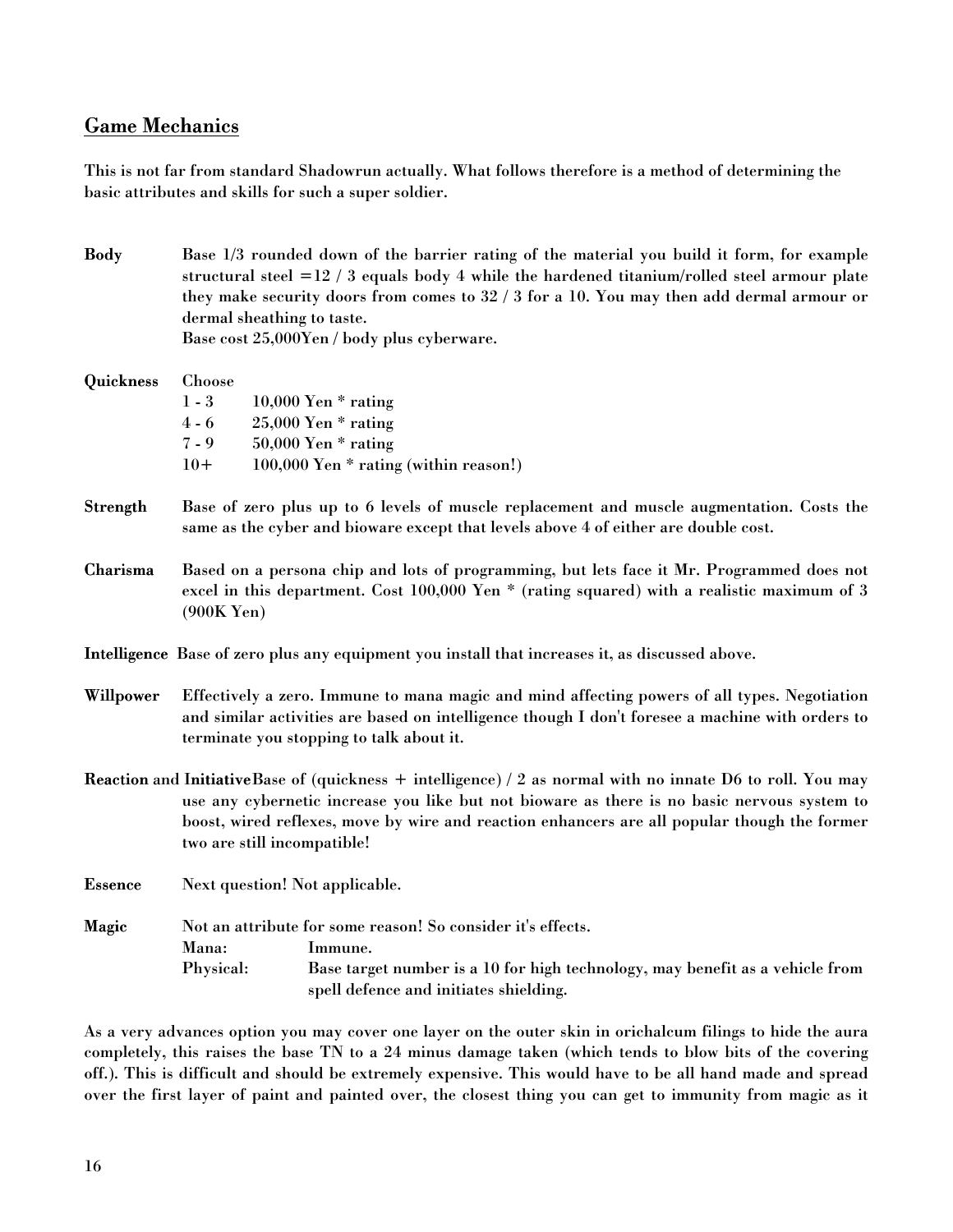totally encloses the aura in a magical shield protecting it, though you should not be allowed to shield a magically non existent target!

| Armour        | Come on, why be subtle? The things military all the way, heavy milspec or the cyber limb<br>hardened armour from cybertechnolgy are advised.                                                                                                     |
|---------------|--------------------------------------------------------------------------------------------------------------------------------------------------------------------------------------------------------------------------------------------------|
| Dice pools    | Combat pool, (quickness $+$ intelligence)/2, will power is zero.                                                                                                                                                                                 |
| Guns          | Anything you like, shoulder mounted sentry guns, Vindicators, etc. basically anything you<br>think will fit down the corridor and could in theory fit. Weapons that require a vehicle<br>mount are probably too large in most cases for balance. |
| <b>Skills</b> | Fit skillwire systems as you see fit. A maximum of skillwire systems (plus version advised)<br>equal to the basic (i.e. not modified by sensory enhancements to it) rating of the tactical<br>computer system is advised minimum 1.              |

#### Notes

For the record super soldiers will look like inanimate targets to an astral scan. The orichalcum covered version I generally describe as a black shape, as if it wasn't there on the astral plane.

I have used low powered versions like the example below on a couple of occasions and they got blown away with the PC's none the wiser as to what happened. I have once used a really hard version, they took one look at a suit of military armour with an Ares MP3 in one hand and a ballista multi role missile launcher over its shoulder than was black on the astral and volunteered the drone they had (loaned off the FBI) to stand in the way while they ran like mad. First steel lynx I ever saw blow up, they sensibly changed floors in the building and listed to the thing clattering about on the floor below them.

The overall cost comes out quite low, but then you have to consider that what you have here is little more than a sentry gun system that can move and pretend it is actually a security guard. The cost of it alone puts it out of the range of most runners, and of course, few if any people they know would manufacture one, and if they did, wouldn't they keep it to themselves?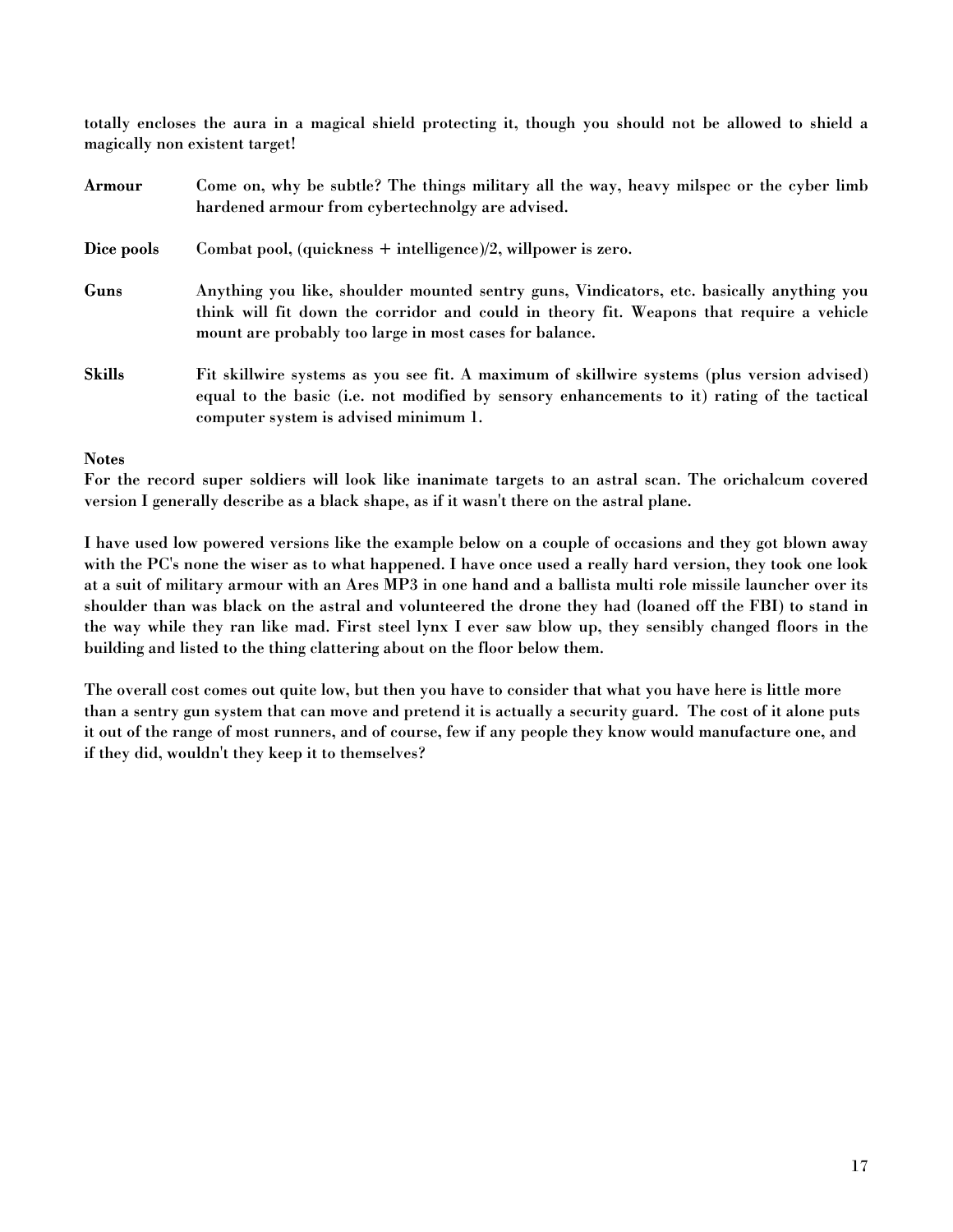| Example                                                                           |                                                 |                      |                       |
|-----------------------------------------------------------------------------------|-------------------------------------------------|----------------------|-----------------------|
| <b>Attribute</b>                                                                  | Description                                     | Rating               | Cost                  |
| Body                                                                              | reinforced material 24                          | 8                    | 200,000 ¥             |
| <b>Quickness</b>                                                                  | rating 6 (+4 muscle aug, +4 muscle replacement) | 14                   | 150,000 ¥             |
| Strength                                                                          | muscle augmentation 4, muscle replacement 4     | 8                    | 260,000 ¥             |
| Charisma                                                                          | Basic 'hello, show ID please' chip              | $\mathbf{1}$         | $100,000 \frac{y}{2}$ |
| Intelligence                                                                      | Encephalon level 2                              | 1, Task Pool:1       | $40,000 \frac{1}{3}$  |
| Willpower                                                                         | N/A                                             |                      |                       |
| Reaction                                                                          | Muscle replacement does not count               | $\mathbf Q$          |                       |
| <b>Initiative</b>                                                                 | Including wired reflexes                        | $9 + 2D6$            |                       |
| Cyberware                                                                         |                                                 |                      |                       |
| Wired reflexes 2                                                                  |                                                 |                      | 165,000 ¥             |
| Dermal plating 2                                                                  |                                                 | 15,000 ¥             |                       |
| Cyber eyes                                                                        |                                                 | 5,000 ¥              |                       |
| Electronic magnification level 3                                                  |                                                 |                      | 11,000 ¥              |
|                                                                                   | Flare compensation                              |                      | $2,000 \frac{1}{3}$   |
| Thermographic                                                                     |                                                 |                      | $3,000 \frac{y}{2}$   |
| Cyber ears                                                                        |                                                 | $4,000 \frac{1}{3}$  |                       |
| Data jack                                                                         |                                                 | $1,000 \t{Y}$        |                       |
| Skill hardwires 4 firearms (assault rifles)                                       |                                                 | $20,000 \frac{1}{3}$ |                       |
| Skillwire plus system rating 3                                                    |                                                 |                      | 45,000 ¥              |
| Softlink level 4                                                                  |                                                 |                      | $8,000 \frac{1}{3}$   |
| Skillsofts : firearms 3, stealth 3, unarmed combat 3, armed combat 3              |                                                 |                      |                       |
| Smartgun link                                                                     |                                                 | $2,500 \,\text{Y}$   |                       |
| Equipment                                                                         |                                                 |                      |                       |
| Heavy security armour and helmet<br>8/7                                           |                                                 |                      | 12,250 ¥              |
| AK98 Assault rifle with shock pads, GV 4 and Smartgun link, IPE ammo and grenades |                                                 |                      | $6,200 \frac{1}{3}$   |
| <b>Total Cost</b>                                                                 |                                                 |                      | 1,1148,950 ¥          |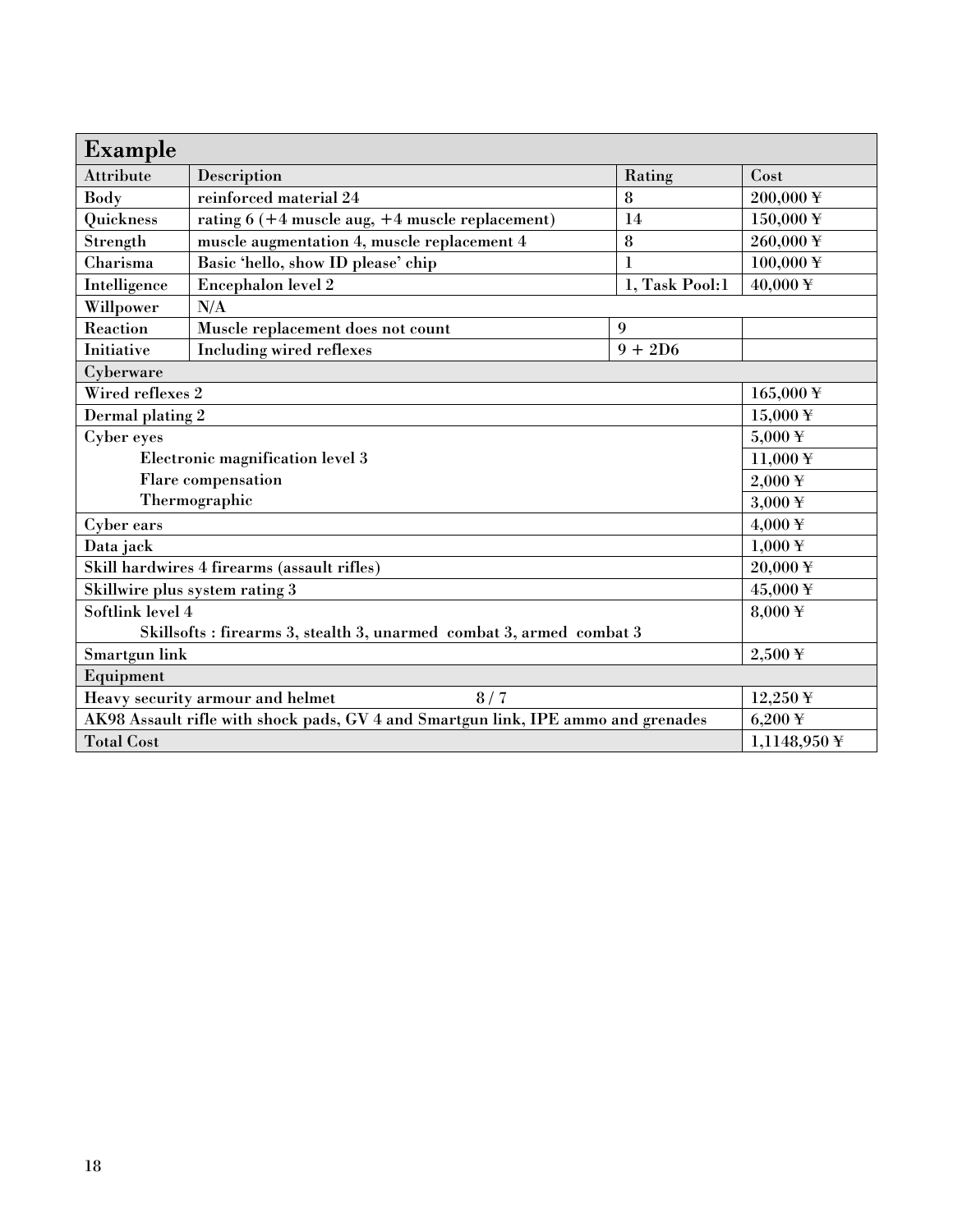## CELTEC Integrated Systems

## Sergej R. Bailleul <S.R.Bailleul@Acoustics.Salford.ac.uk>

## Profile

Home Office: Denver FRFZ, CAS Sector President/CEO: Kevin Forbes Chairman of the Board: Adrienne De la Croix Corporate Status: Private Corporation Major Shareholders:

- Adrienne De la Croix (ca.23%)
- Kevin Forbes (ca.21%)
- Draco Foundation (ca.17%)

|                                 | 4. Quart. '57    | 1. Quart. '58            | 2. Quart. '58            |
|---------------------------------|------------------|--------------------------|--------------------------|
| <b>Ratings:</b>                 | (previous)       | (current)                | (projected)              |
| <b>Total:</b>                   | 33               | 40                       | 55                       |
| <b>Major Interests:</b>         |                  |                          |                          |
| Aerospace:                      | 1                | 1                        | $\sqrt{2}$               |
| Agriculture:                    | $\boldsymbol{0}$ | $\boldsymbol{0}$         | $\boldsymbol{0}$         |
| Biotechnology:                  | 1                | 1                        | $\overline{2}$           |
| Chemicals:                      | 1                |                          | $\sqrt{2}$               |
| <b>Computer Engineering:</b>    | $\mathbf{0}$     | 1                        | 1                        |
| <b>Computer Science:</b>        | 1                | $\overline{2}$           | 3                        |
| <b>Consumer Goods:</b>          | $\boldsymbol{0}$ | $\boldsymbol{0}$         | $\boldsymbol{0}$         |
| Cybernetics:                    | $\overline{2}$   | 2                        | $\overline{2}$           |
| Entertainment:                  | $\mathbf{0}$     | 1                        | 1                        |
| Financial:                      | $\mathbf{0}$     | $\bf{0}$                 | $\overline{2}$           |
| <b>Heavy Industry:</b>          | $\boldsymbol{0}$ | $\bf{0}$                 | $\boldsymbol{0}$         |
| <b>Military Technology:</b>     | 3                | 3                        | $\overline{4}$           |
| <b>Mystical Goods/Services:</b> | $\overline{2}$   | 3                        | 4                        |
| Service:                        | 3                | $\overline{2}$           | 3                        |
| Operations:                     |                  |                          |                          |
| Fiscal:                         | 4                | 5                        | $\overline{\mathcal{U}}$ |
| Intelligence:                   | $\overline{4}$   | 5                        | 7                        |
| Management:                     | 3                | 3                        | 4                        |
| <b>Reputation:</b>              | 4                | 5                        | 6                        |
| Security:                       | $\overline{4}$   | $\mathbf{5}$             | 6                        |
| Magic:                          | $\overline{4}$   | 6                        | 6                        |
| Matrix:                         | 1                | $\overline{2}$           | 4                        |
| Physical:                       | 7                | $\overline{\mathcal{U}}$ | 8                        |
| Military: Platoon, Excellent    |                  |                          |                          |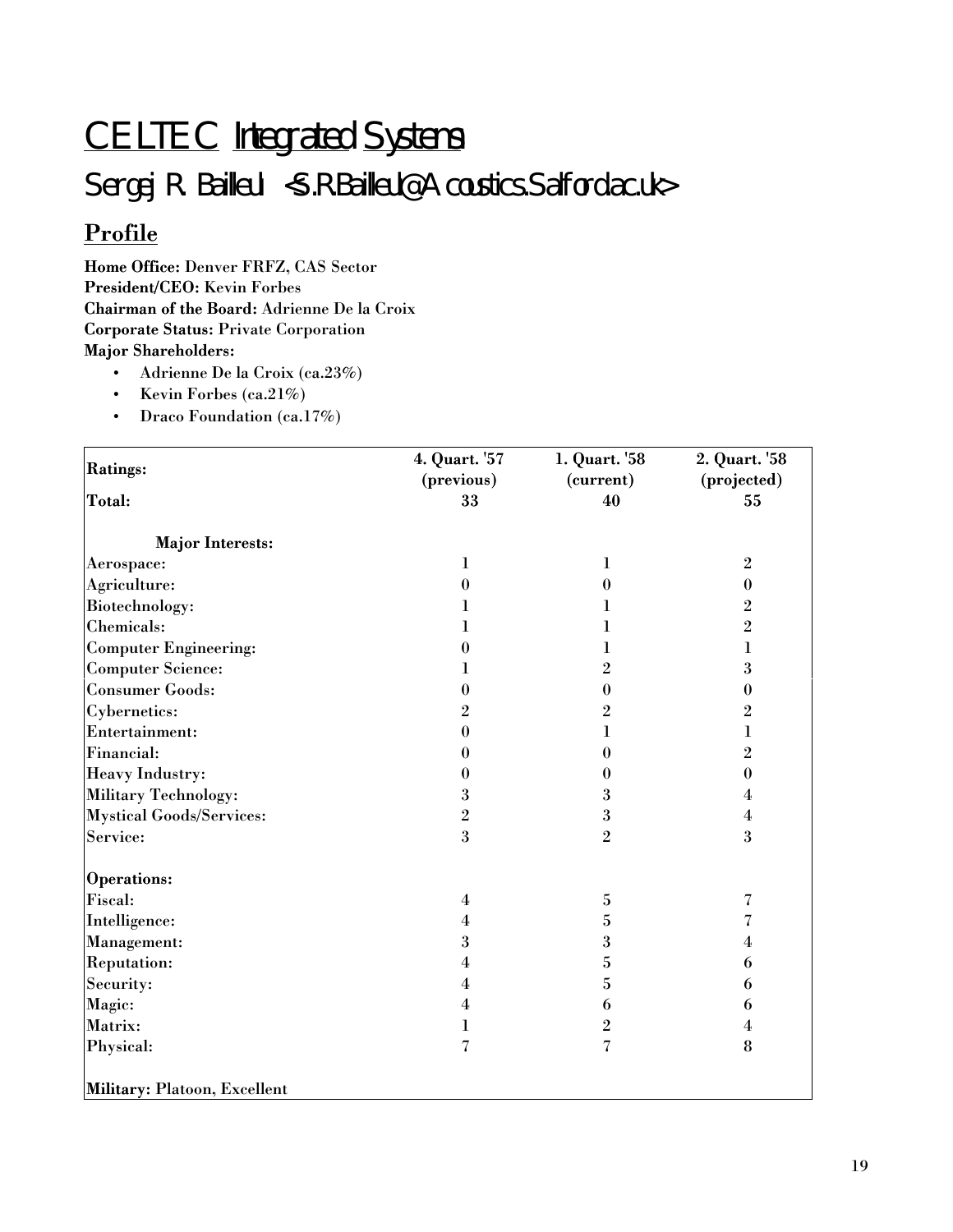»Take note that Kevin Forbes owns 21% directly. Through various shells he owns a total of 53% of Celtec, so whatever the file says, he's in charge.

**O**GenderBender

## Primary Business:

»Celtec Integrated Systems started out as a security provider but has, through a number of highly successful takeovers and personnel aquisitions expanded into a small but reputable provider of integrated security/military systems, ie. they provide all aspects of site security, from astral intrusion proofing to CCSS surveillance. They also field a small military force for extreme threat contracts. They have expanded their product line to include basic matrix security as well.

They're good. Too small to have any real market share, but they're improving all the time. Now that they are diversifying I doubt they're ever gonna be up there with KE and LSSS, but they're alright as far as it goes. *OMarketThing* 

## Corporate Structure:

»The company was founded in 2054 by Kevin Forbes. It started out as a rather small outfit and enjoyed slow but steady progress until the second fiscal quarter of 2056, when Celtec took over Equinox, a French/German magical think tank. The president of Equinox, Adrienne De La Croix, who bought herself into the Celtec board of directors with her part of the takeover money, was to become the driving force behind the joined corporation, bringing the management up to speed and diversifying the parent company's interests. The company's growth rate has increased considerably ever since. Now that Forbes has secured a major cash influx by getting the Draco Foundation on board, expansion can be expected to increase further still. There seems to be an ongoing rivalry between De la Croix and Forbes due to their clashing intentions with the corporation.

The cash influx by the Draco Foundation really gets them going. Look at that growth rate, from  $+7$  to  $+15$  in one quarter. Impressive. Especially since now everything else is kicking in as well. It seems Mr. Forbes is not that much of a businessman compared to "Della".

**@MarketThing** 

»For those interested in how he got the Draco Foundation's attention, he apparently personally fulfilled one of the tasks in Dunki's will. I wonder who this Kevin Forbes really is? **<sup>O</sup>Dragoncatcher** 

»Don't. It's not healthy. »Vox Anonymica

## Major Divisions

»The corporation is structured in two parts. The World Head Office in Denver is mirrored by the European Division Head Office in Colmar, France. These terms are slightly misleading though since the world HO only manages the Americas while the European HO manages the corporation's interests in Europe, Africa and the Middle East. Equinox is still Celtec's largest subsidiary and it handles virtually all of the magical research from Europe. Recently, Celtec has introduced a new subdivision called SynTax Ltd. which deals exclusively with integrated warfare and security.

It's amazing how fast this relatively small corp has taken hold in so many markets. Someone within Celtec must have quite a few important friends.

**@MarketThing**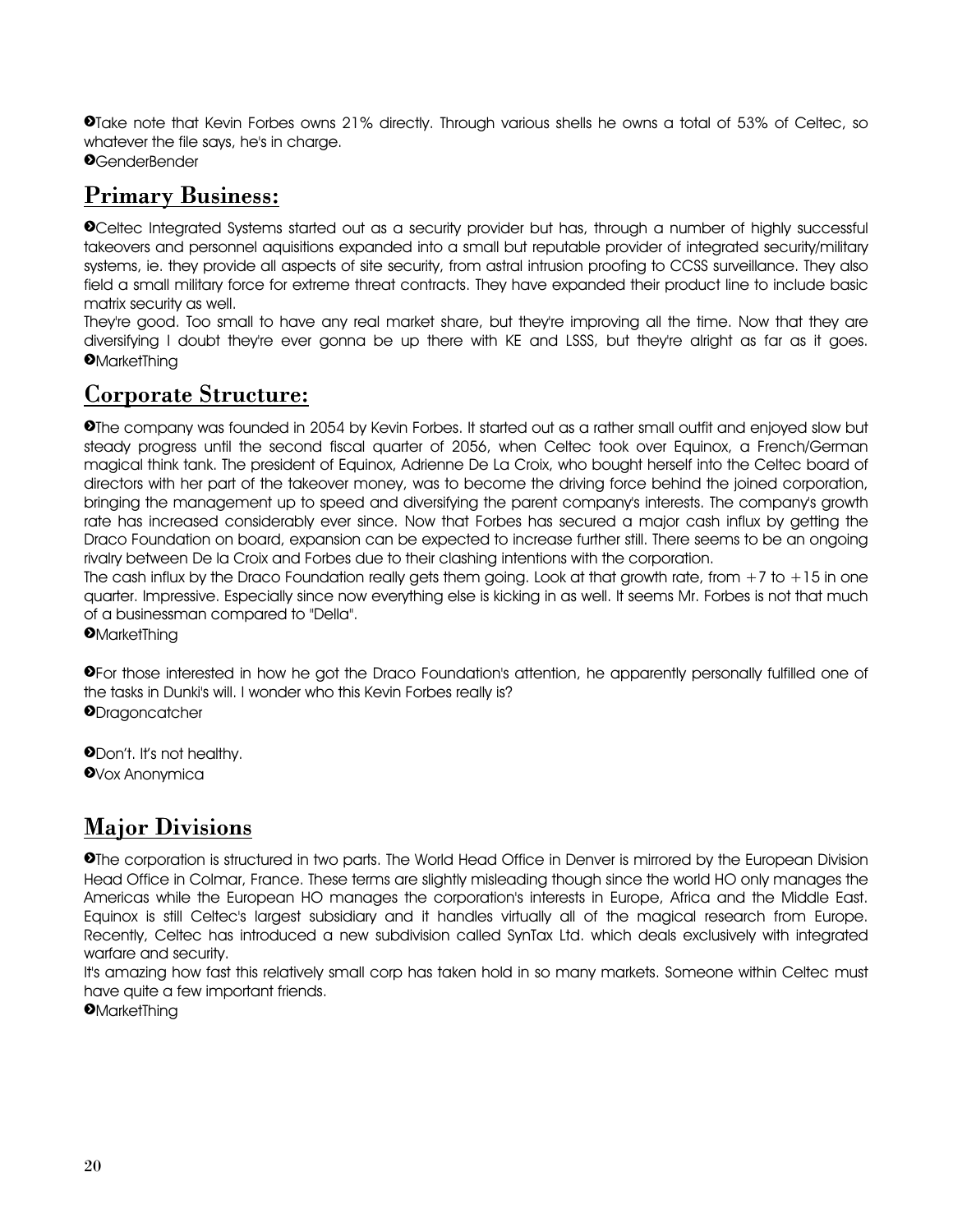## Execs

»Management at Celtec did not run as smoothly at first because both Forbes and De la Croix were trying to keep a very tight grip on all matters. That lead to a certain amount of conflict between the two. This has recently subsided somewhat since CEO Forbes has taken to managing SynTax, his pet division. Since then, De la Croix undisputedly heads Celtec itself. The executive VP in charge of Equinox is the highly acclaimed

• Dr. Utr. Mag. Konrad Albrechts, former Dean of the Faculty for Magical Studies at the Schiller University in Weimar, German Alliance.

Other executive VPs are:

- Werner Reichelt (Celtec Biochemical; Trier, GA), a highly charismatic Elf that Celtec extracted from his former employers, the AG Chemie Europa.
- Mellonee Johnson (UNYX Computers; Toronto, UCAS), a black dwarf, former stock broker at the Manhattan Virtual Exchange.
- Lord Barry Rhyl (CYRIX Cybernetics; Richmond, CAS), a british nobleman who was made VP after his Britain-based company was taken over by Celtec.

I've met Rhyl. He's one tough bastard. We were hired to "persuade" him to vote against some new product line. We'd done our homework, so we knew he's a family man. We kidnapped his wife and kid and threatened to kill'em. When I met him he was completely controlled and calm. He demanded we return his family, I told him the conditions. He scared the drek outta me when he just stood up, said "Your terms are inacceptable. Do what you must, I won't stop you." and walked out on me.

»Jackson V

»What happened then?

**O**Glowball

»He voted for the motion. A day later we returned his family. I couldn't've gone through with it. Not with a guy like that.

»Jackson V

»You were lucky. He had all reason to be confident. Rhyl is a close personal friend of Forbes. SynTax has got extremely good "extended security", though none of it appears in the quarterly posts. I know of at least three former Shadowteams that work fulltime for SynTax now. They had you covered all the time, I bet. **OCAStiGATOR** 

## **Security**

»Security for Celtec and its subsidiaries is provided by an odd mixture of local security providers and Celtec's own personnel. The only thing that all Celtec security has in common is that all security systems (including guard numbers and placements) no matter whether they are provided by Celtec or outside security, are designed by Celtec.

Unsurprisingly really, considering integrated security systems are one of their specialities.

»Vox Anonymica

**O**I've heard Forbes designs all the security systems himself.

*OMisses Soppy* 

» I wouldn't be surprised if he was involved in the process since SynTax is his pet project, but currently SynTax is providing security for ca. 1200 sites in the Americas, Europe and Africa. How could he have designed them all himself?

»Doubting Tomas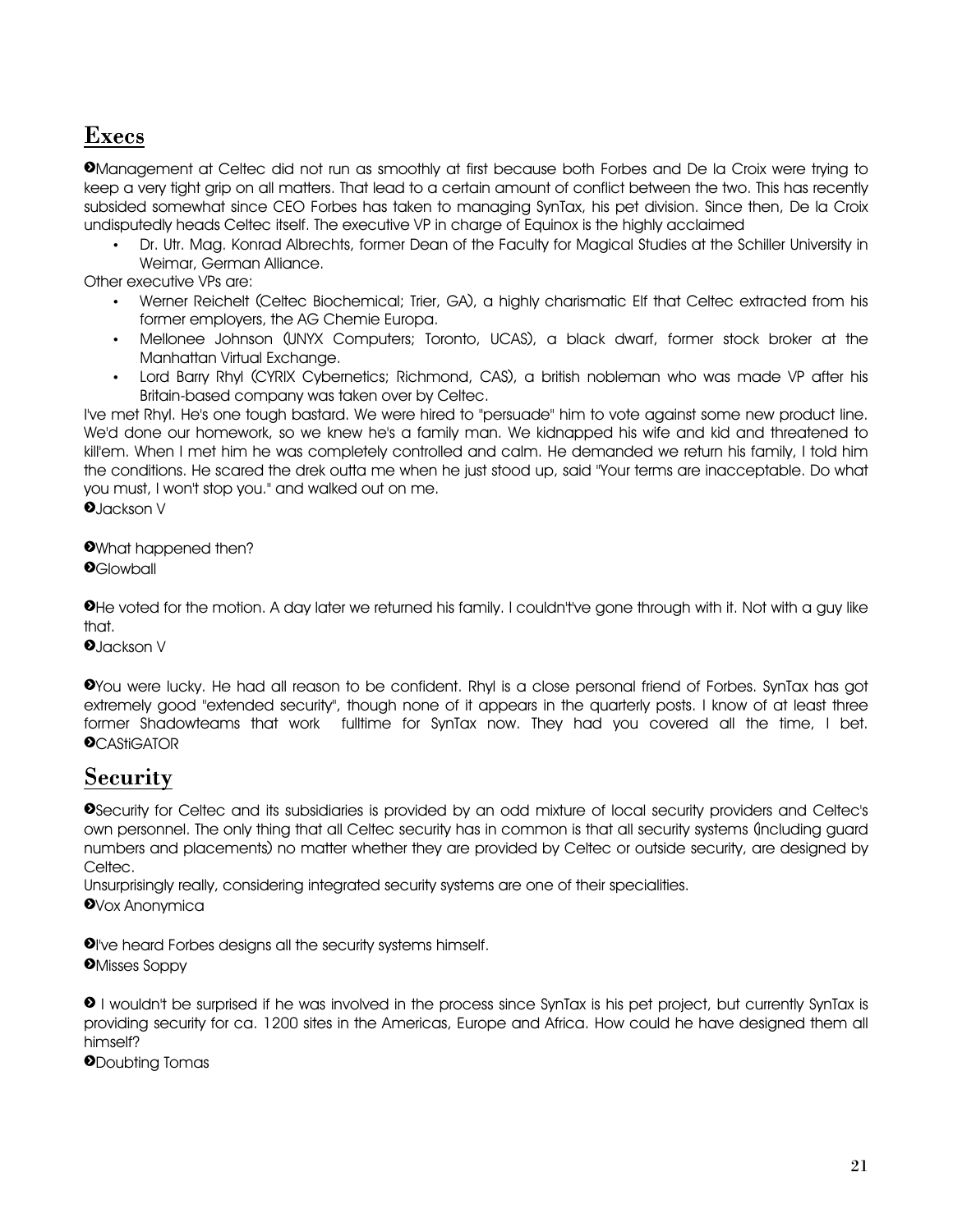## Physical and Magical Security

»The mainstay of Celtec's business, physical security has always been on a very high standard. Ever since the takeover of Equinox, magical security has become increasingly good, espescially since there is a very good synergy between physical and magical security.

Yeah, but only during hours. After hours there's hardly anything to worry about. It's not exactly easy but it's definitely not difficult to get in, and once you're in all there is is the odd camera, hardly any guards. **OSleipnir** 

»They don't need many guards at the offices, Sly. Their offices hold little of value, and with an information network like Celtec's, if something goes AWOL, they'll track it within a day or two. I hope you got rid of whatever you got right quick. The only places worth getting into are the "Barracks". The employees of Celtec Security are generally housed in small enclaves of their own. Within these premises are the sensitive info and the toys. Celtec pays so called "Nightraid Boni", ie. if you're involved in preventing a nighttime raid on the Barracks you get a hefty bonus. That has led to guards doing *unpaid* extra hours at night in case there's a bonus to be claimed, which apparently happens quite often. And as soon as there's any commotion, all hell will break lose when the other guards jump out of bed to get a piece of the action. Strange system, but it seems to work. **OSample and Sell** 

»This is one of the friction points between Forbes and De la Croix. She sees the boni as a waste of money, but he claims it's good for morale, and sure as hell he's right.

»Frederick D. Wilkins, Head of Personnel Department & Celtec Security, "Collins Barracks", Swansea

#### Matrix security

»Celtec's matrix security is weak at best, but their system setup doesn't require much security anyway. They keep no sensitive information on hosts with any link to the matrix. All sensitive information is kept in local-access-only hosts. These systems are generally located at the Barracks. Most of the systems use slightly modified UMS structures.

Equinox has opened its own host at the beginning of this year and it's a marvel of a sculpted system. They actually charge fees to log on because the main part of the host is a Virtual Theme Park called "The Far Shores". I'd say the non-public access matrix-linked hosts benchmark at around Orange-4, while the secure isolated hosts come in at around Red-5.

»Mirage@paris.la.defense.net & L'Ecu, c'est mon!

**»**Even the secure hosts would be no problem for a real decker, but it's definitely a problem getting to the access terminals.

**»**TriNiTron

»The Far Shores is proving to be a great success. One of the main attractions are the "Wizards' Towers". It's a kind of team game where two or more teams try to eliminate all the other teams by means of the most realistic simsense reconstructions of magic spells available anywhere in the matrix. The kids love it, and so do I. **OBaldrick** 

## Military Security

**O**Celtec has a small but well trained military force, mainly for weapons/equipment testing and high threat contracts. The corporation also owns and field-tests a few experimental aircraft supplied by Aerospaciale France and Moonlight Aerospace.

Well trained, you bet. The Unit leader is Ex-Maj. Sophia Parkinson from the UCAS Seals. She's got more medals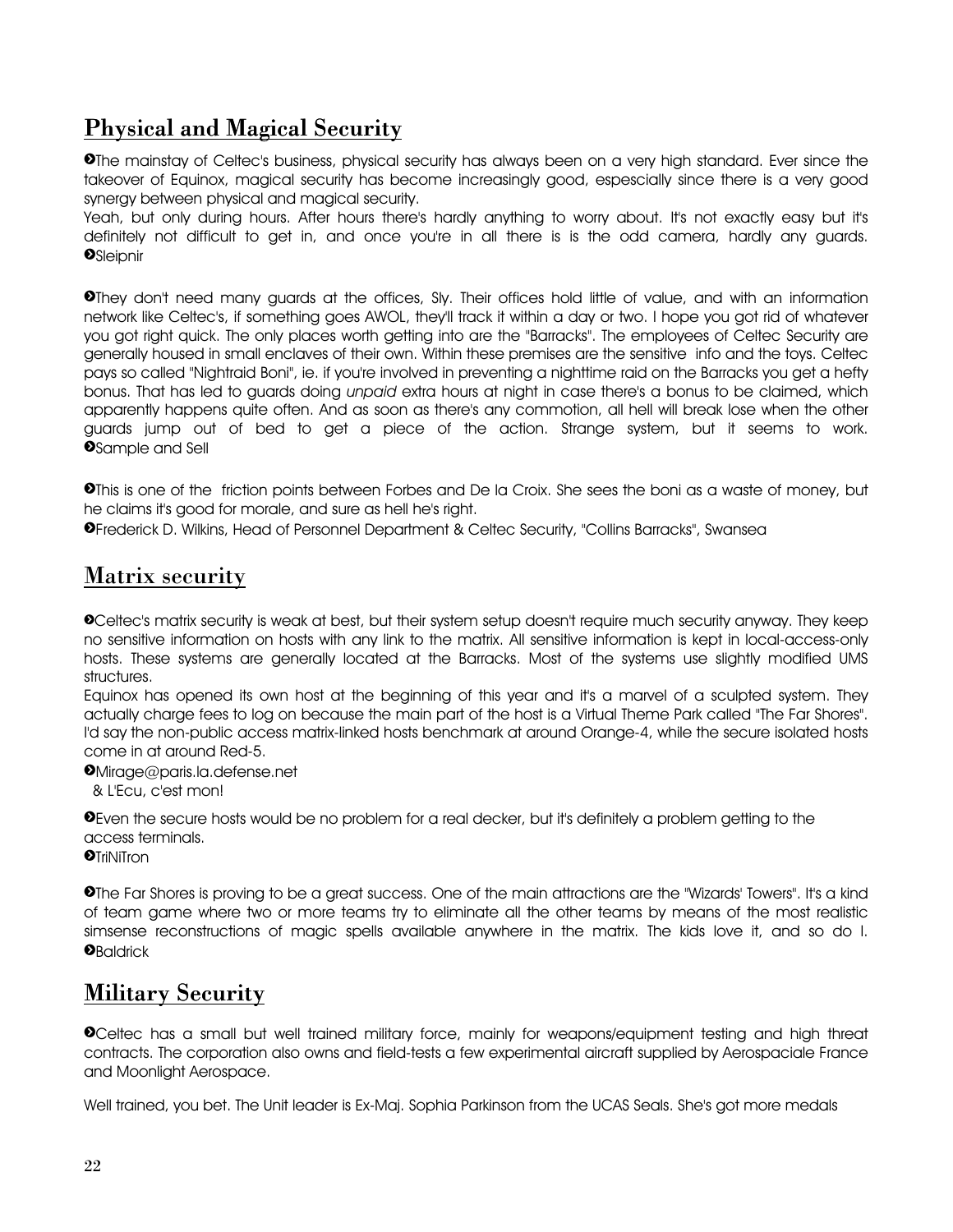than I've got teeth. They've also got Didier Breuillet, the Eurowar-Ace, as head of the Airwing. A euphemism really, considering that they have only got 4 Pilots and rarely more than 6 aircraft at any time. *OMerc Yuri* 

They've only got four pilots officially. I was hired to have a look at their prototypes, and I've seen about 20 pilots at the briefing. Mind you, I also saw representa# $p^*$  %%.);# $\frac{1}{2}$ 

\*\*\*\*\*Connection Terminated\*\*\*\*\*

\*\*\*\*\*Carrier lost\*\*\*\*\*

## Extended Security

»Celtec has got little extended assets. They do have an extraordinary amount of watchers for a corp this size though.

**»**Nyuk

**»**Little extended assets? Don't make me laugh, Celtec is one of the biggest fixers in Denver. More than half my friends have done jobs for Celtec, and I'm sure matters are little different in the rest of the world. **»**Ranger

**»**I would like to know the source of your claims, Mr. Gladstone of 25 Littlewood Drive. Now. **»**Vyper

»I wouldn't normally recommend spilling the beans, but Vyper is extremely difficult to lose, and from the tone of it I'd say you're dead if you don't talk. Then again, you're probably dead anyway. **O**The Neon Blowtorch

»No matter whether they do or do not employ extended assets, they have got very good intelligence operations. The watchers mentioned earlier are just part of it. Remember how Celtec got big through a number of "highly successful takeovers and personnel aquisitions"? They knew exactly when to buy what and extract whom. That's no coincidence, that's bloody good intelligence.

**<sup>O</sup>MarketThing** 

This download was brought to you by Warlock IC, your eye in the archives of KSNC, Seattles News Channel Number One!

» I hope you took heed, these guys are up and comers, so there's jobs galore for those with the right skills! »Warlock IC

News-At-Once with News-Channel-One!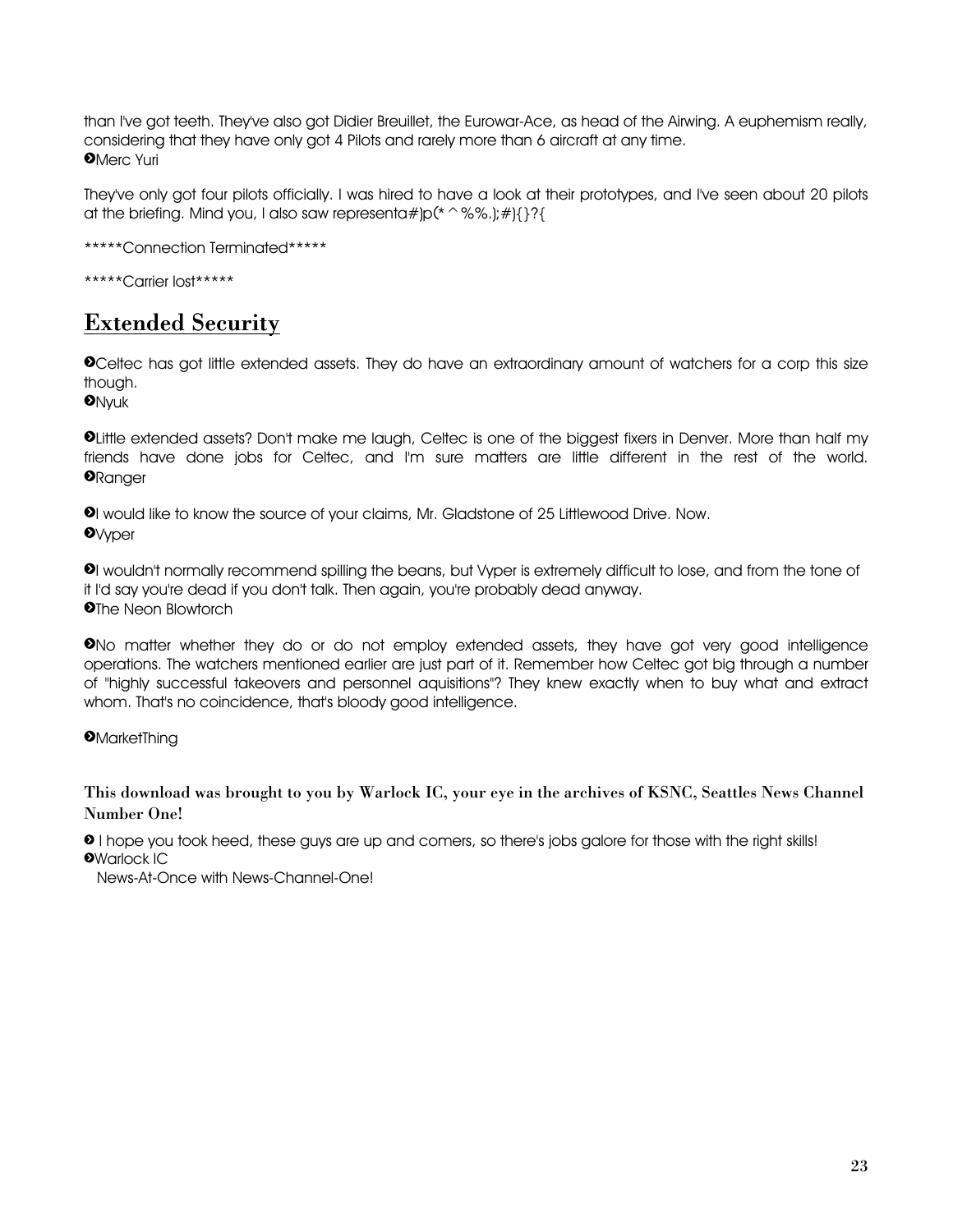## **Optional Metatypes** by Steven "Bull" Ratkovich <chaos@ncweb.com>

A while back I came up with the idea of allowing players to run characters that were a little bit of a step away from the norm. These character would be of races not normally allowed, such as the Ghoul, the Sasquatch, and possibly even the Vampire.

The problem is, there are no rules for playing these Metatypes, and so, I created my own, following the Standard Character Creation from the SR2 main rulebook.

These characters can be a lot of fun, but are not for beginners, as there is a great deal of role-playing potential that comes with the character. After all, Ghouls are seen like hideous beasts, and treated as such, while the Sasquatch is often considered, at best, a pet.

Also, these are not characters for the "Role Playing Challenged", AKA Munchkins. These characters have the potential to be munchkinned worse than your average Troll, so should only be allowed into a campaign if you think the player running them can handle the responsibility.

The Optional Metatypes can add a whole new depth and direction to a campaign, so please, use them, enjoy them, and let me know what you think.

## GHOULS

The ghoul is not necessarily a powerful character. He's tough and strong, but not necessarily overpowered.

To play a ghoul, "Race" must be chosen as Priority A during character creation, or optionally if using the point cost system from the Shadowrun Companion, you must spend 10 points to buy Metahumanity. Follow all the normal rules for character creation. Other than the fact that the character is limited by a society that fears him and shuns him badly (and that he had to consume flesh), the Ghoul Character is not limited to what "class" he can be (i.e., Decker, Sammy, Mage, etc.)

The Ghoul has the following bonuses and penalties:

| <b>Bonuses</b>                    | Weaknesses                                |
|-----------------------------------|-------------------------------------------|
| $+2$ Body                         | -3 Charisma                               |
| $+1$ Strength                     | -1 Intelligence                           |
| <b>Dual Natured</b>               | <b>Moderate Allergy to Sunlight</b>       |
| <b>Enhanced Hearing</b>           | Almost blind                              |
| <b>Enhanced Smell</b>             | <b>Enhanced Body Odor</b>                 |
| Natural Claws (Strength M damage) | <b>Essence of 5</b>                       |
|                                   | Restricted Diet (Flesh, preferably human) |

| <b>Racial Maximums</b> |                 |
|------------------------|-----------------|
| Body: 8                | Charisma: 3     |
| Quickness: 6           | Intelligence: 5 |
| Strength: 7            | Willpower: 6    |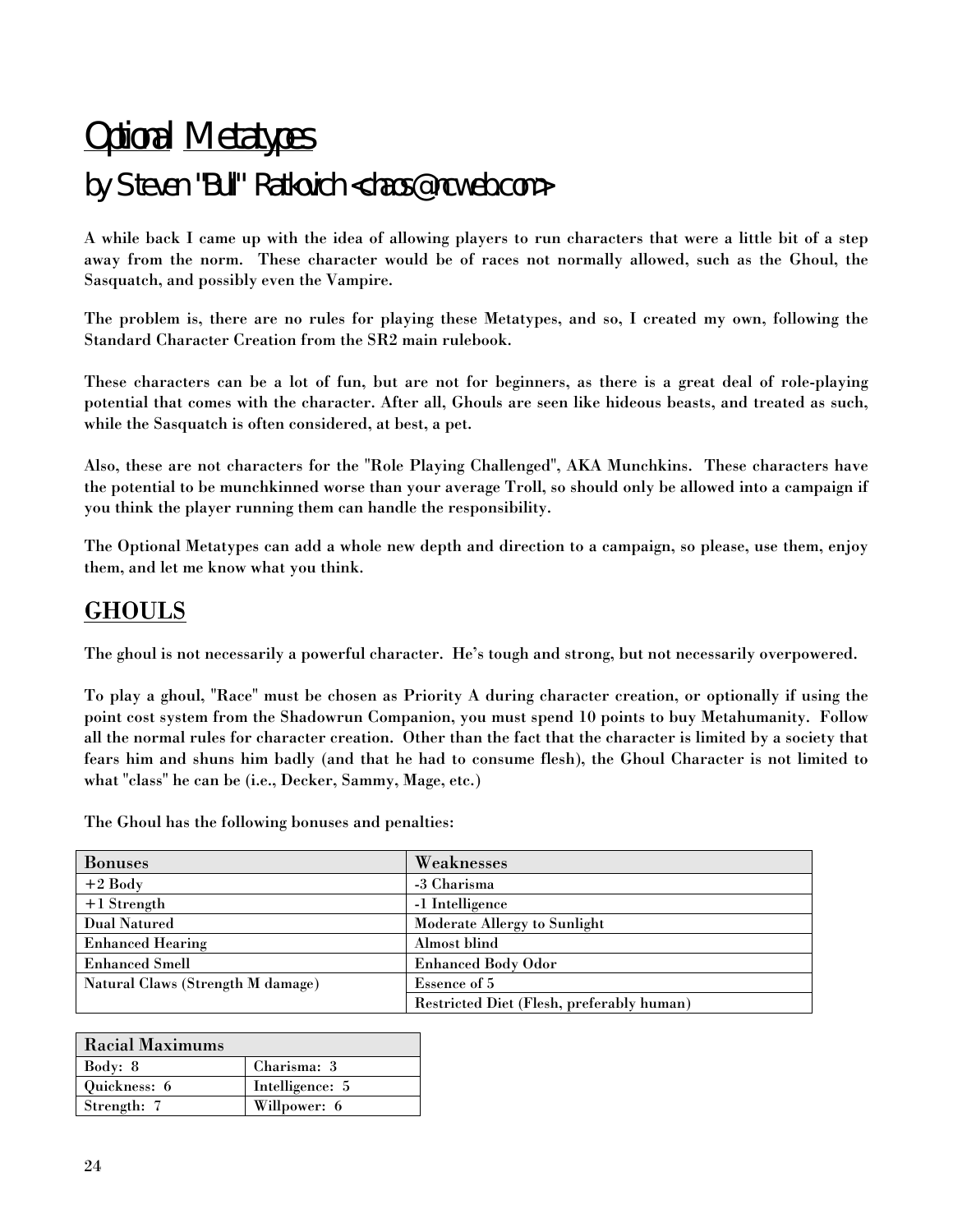Ghouls can use cyberware normally, and can be mages or shamans. However, due to their restricted Charisma Rating, they have a difficult time summoning up spirits or elementals.

As most ghouls are not trusted and widely hunted, they can be an extremely difficult character to play, but rewarding.

## SASQUATCH

The Sasquatch character is also chosen the same as the ghoul. They can be any class, other than a mage. This is due to the way they think, and magically active Sasquatch are often shamans. They are not comfortable with cyberware, although rare individuals are found to possess it. They cannot speak the human language at all, and even when they mimic it, they don't have meaning to it. They can, however, learn sign language, and this is often how they communicate. All PC Sasquatch are assumed to know sign. They understand the human language, but cannot speak any form of it.

| <b>Bonuses</b>       | Weaknesses      |
|----------------------|-----------------|
| $+2$ Body            | -1 Charisma     |
| $+1$ Strength        | -1 Intelligence |
| $+1$ Reach           | -1 Willpower    |
| <b>Sound Mimicry</b> | Lack of Speech  |
| <b>Dual Natured</b>  |                 |

| <b>Racial Maximums</b> |                 |
|------------------------|-----------------|
| Body: 8                | Charisma: 5     |
| Quickness: 6           | Intelligence: 5 |
| Strength: 7            | Willpower: 5    |

A Sasquatch, like all Optional Metatypes can be a challenge to play. Especially if no one in the group knows his sign language. Also, they are somewhat feared and mistrusted, although to a much lesser extent than the Ghouls.

## VAMPIRE

A friend of mine was bugging me to let him play a Vampire characters awhile back, but, as the rules stand, they are just grossly powerful beings. So I sat down and tried to work out a way that a player could play a Vampire character with a group of fairly new character.

The Vampire works similar to the way a Phys-Ad works, so that playing something like a vampire is somewhat feasible (but still very susceptible to munchkinizing. Sorry, but there's no way to make a vampire that isn't a munchkin, at least deep down inside.)

Ok, to start, you pick your priorities. Race must be priority (A), and depending on whether you wanted a spellcasting Vampire or not, Magic would be (B) or (C), with (B) being for the spellcaster. Magic can NOT be taken any lower than (C), as the character is similar to a Phys Ad, even if he can cast spells. I would also suggest using the more metahuman rule if using this with a regular group.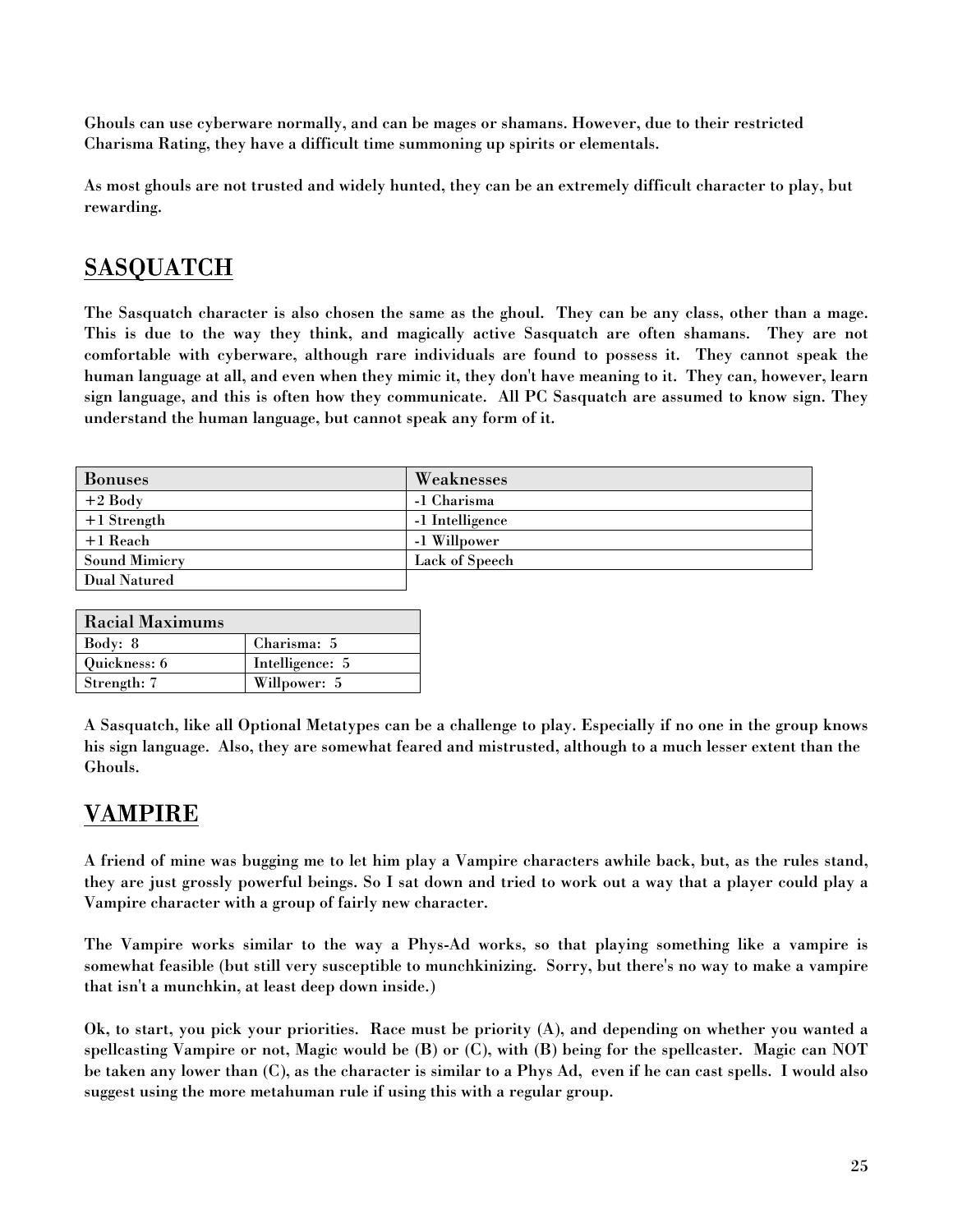If you are using the SR Companion rules, You must spend 10 points for Metahuman, and then either 20 points for Magician or 15 points for a Phys Ad (Even though he is technically not a Physical Adept).

I'll base my vamp on a human, but he could easily be adapted to one of the other races.

Other than that, the rest of the char is standard. The last thing you do is pick your vampiric powers. The Vampire get three "Power Points", which is what he uses to buy his vampiric powers. All vampiric characters are new vampires, freshly infected with the Vampiric Disease, thus they haven't fully developed most of there powers.

Also, Vampires have a large amount of weaknesses. These vary from Vampire to vampire, and some even have few, if any, weaknesses. You can buy Vampiric Weaknesses, which will then give you more Power Points to spend on Vampiric Powers. This is similar to the Edges and Flaws from the Companion. Weaknesses can ONLY be bought at character creation, and the bonus Power Points given by them MUST be spent at that time. Any points not spent at this time are lost. You may not "save" points or partial point until the next "grade", or Vampire Level.

| Powers (Point cost)           | <b>Weaknesses (Point Bonus)</b>             |
|-------------------------------|---------------------------------------------|
| Enhanced Strength (1)         | Allergy to Sunlight (*)                     |
| <b>Enhanced Hearing (.25)</b> | Induced Dormancy from lack of air (.25)     |
| <b>Enhanced Smell (.25)</b>   | Vulnerability to Wood (.25/lvl)             |
| Essence Drain $(*)$           | Allergy (psychological) to Holy Symbols(.5) |
| Immunity to Aging(.25)        | Unable to use cyber or $bio(*)$             |
| Immunity to poison(.25)       | Essence $Loss(*)$                           |
| Immunity. to pathogens(.25)   |                                             |
| Infection(1)                  |                                             |
| Mist Form $(2)$               |                                             |
| Thermographic Vision(.25)     |                                             |
| Regeneration(1/ V )           |                                             |
| Natural Claws(.5)             |                                             |

Ok, the powers List...

Powers or Weaknesses marked with an asterisk '\*' are automatically gained. They cannot be bought off, nor do they give any bonus.

Now, what do some of these do? Well, in general, I followed the book and took there normal powers. Some I modified. The most noticeable change is in the regeneration. Having  $a 2+$  Regeneration on a d6 gets vulgar, so you make it difficult to get. Each level improves the roll by 1 number. the chart below calculates it. Notice at level one, you do not have a roll. This is simply a basic Regeneration. If you are hit for a Deadly wound, you are dying. You do not get to Regeneration. However, If you are at below a deadly wound, then you auto Regeneration like normal. The cost is deliberately high so that all but the most powerful vampires instantly Regenerate everything. Also, not that stun damage DOES NOT Regenerate. However, as this was much discussed just recently on the ShadowRN Mailing list, feel free to make this rule optional (you will anyway, so I might as well give permission.)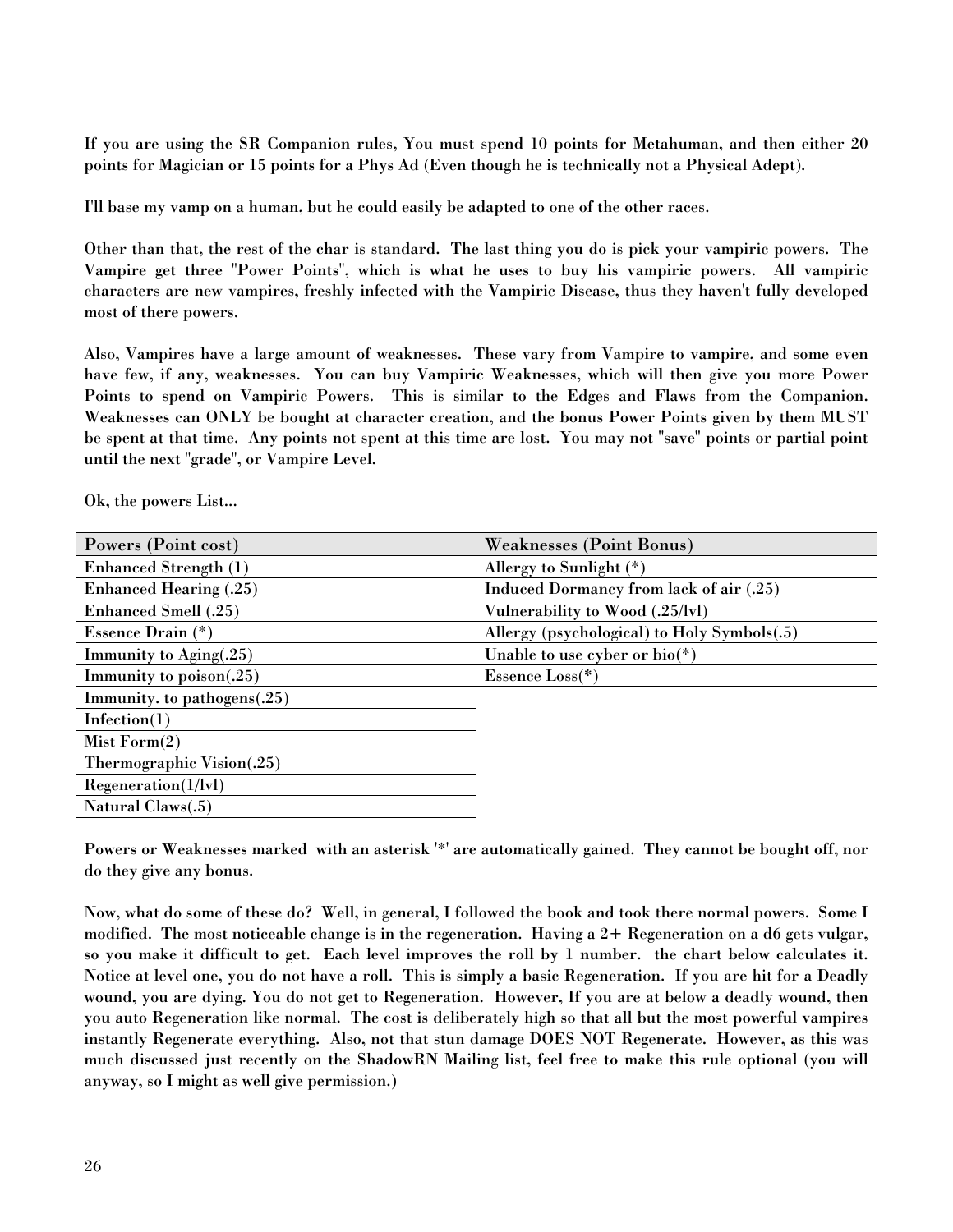## Regeneration Chart

| Level 1 | Basic Regeneration, no roll for deadly wound. |
|---------|-----------------------------------------------|
| Level 2 | Roll of 6 to regeneration                     |
| Level 3 | Roll of 5 to regeneration                     |
| Level 4 | Roll of 4 to regeneration                     |
| Level 5 | Roll of 3 to regeneration                     |
| Level 6 | Roll of 2 to regeneration                     |
| Level 7 | Roll of 1 to regeneration                     |
| Level 8 | Doesn't Exist                                 |

Also, the other thing I modified is the weakness wood. You can take it at 4 levels, nuisance, moderate, Serious, and deadly. This buys that allergy at that level, as well as affects the damage code of pure wooden weapons (No Formica or varnished wood. It reduces the damage). Each level automatically stages the damage from such a weapon up one notch (or 2 automatic successes, depending on how you calculate it).

Ex. a wooden club that does 6L damage normally, will do 6S damage instead to someone with a level two allergy.

Also, A vampire is unable to use cyberware or bioware, as it messes up his essence and if he had the regeneration ability, it would automatically kick the intruding piece out and replace it with a regenerated original.

Claws are similar to cyber spurs and will do Strength M damage.

Lastly, the Vampire has grades called Vampire Levels, similar to Initiate grades for Mages/Shamans/PA. The Karma costs are the same, except that they do not have the quest type options available. They COULD, however, group initiate with vampires of a higher grade. This "initiation" basically consists of the Vampire taking the time to learn about himself and learn new powers or learn how to use his natural powers more easily.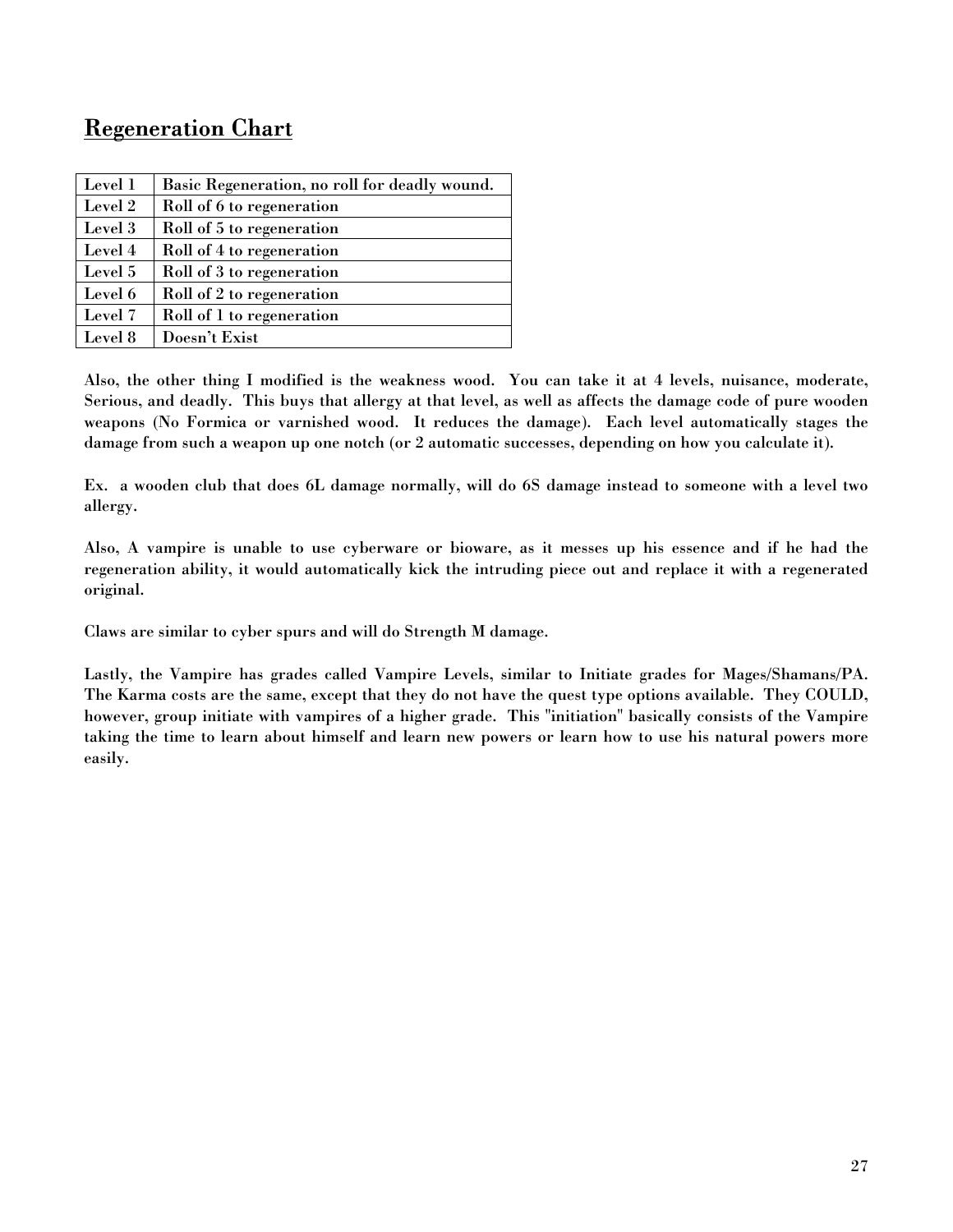## The Neon Tzar Lady Jestyr <jestyr@faraday.dialix.com.au>

The Neon Tzar / Music Club and Bar / Owner: Zhanna Weston / Moderate bias against mundanes / LTG# 3386 (55-4092)

This nightclub is situated in the heart of the downtown district, in a three-story standalone building. It's pressed close to its neighbors, with very narrow alleys encircling it. Large guards stand outside the front door and fire exit; sneaking into this place without paying the 30¥ cover charge is not the smartest thing for one's health.

The owner of the place is one Zhanna West, known to be a wealthy student at Pacific U.'s renowned Thaumaturgy faculty. Although this club has come under the scrutiny of the local syndicates and gangs, for some reason the underworld sharks leave the Neon Tzar alone.

»When they say wealthy, they mean wealthy. This girlie owns the Tzar, two other popular nightclubs, and is rumored to have substantial holdings in a couple of prominent local corps. No-one knows her background, though - wonder who her poppa is? **OStryfe** 

»Large numbers of the magically-active attend this club on a regular basis - that might be the reason for the syndicates' shyness. No-one really wants to mess with the favourite club of some *real* scary mages. »Gaddy-nalf

Inside the door there is a foyer slickly clad in jazzy black and white marble, with two chicas waiting to take your money.

**• And two beefoid guards, to stop you taking theirs. O**HeadKase

The foyer is wired up with the latest weaponry detectors, and anyone possessing offensive cyberware (such as spurs and razors) is not permitted to enter. Guns of any persuasion are not allowed within the club, except to the security staff.

The interior of the club is one vast space, with bars along the side walls and small waiter stations dotted around the interior. The walls are a dark mahogany colour, giving the place the feeling of being a formal dining room rather than a nightclub. The whole area is filled with low tables and chairs of all kinds, from overstuffed armchairs to the height of modern chic in furniture. Movable folding screens partially shelter some sitting areas, but all afford a good view of the stage, which is a circular platform hanging from girders, perhaps a meter off the ground. The stage is directly in the center of the room and has no back, so all performances are 'in the round'.

Many walls and screens have what look like turned-off neon lights over them, in a variety of patterns and logos. Upon the stage performs nightly one of three bands, although many patrons seem uninterested in the performance.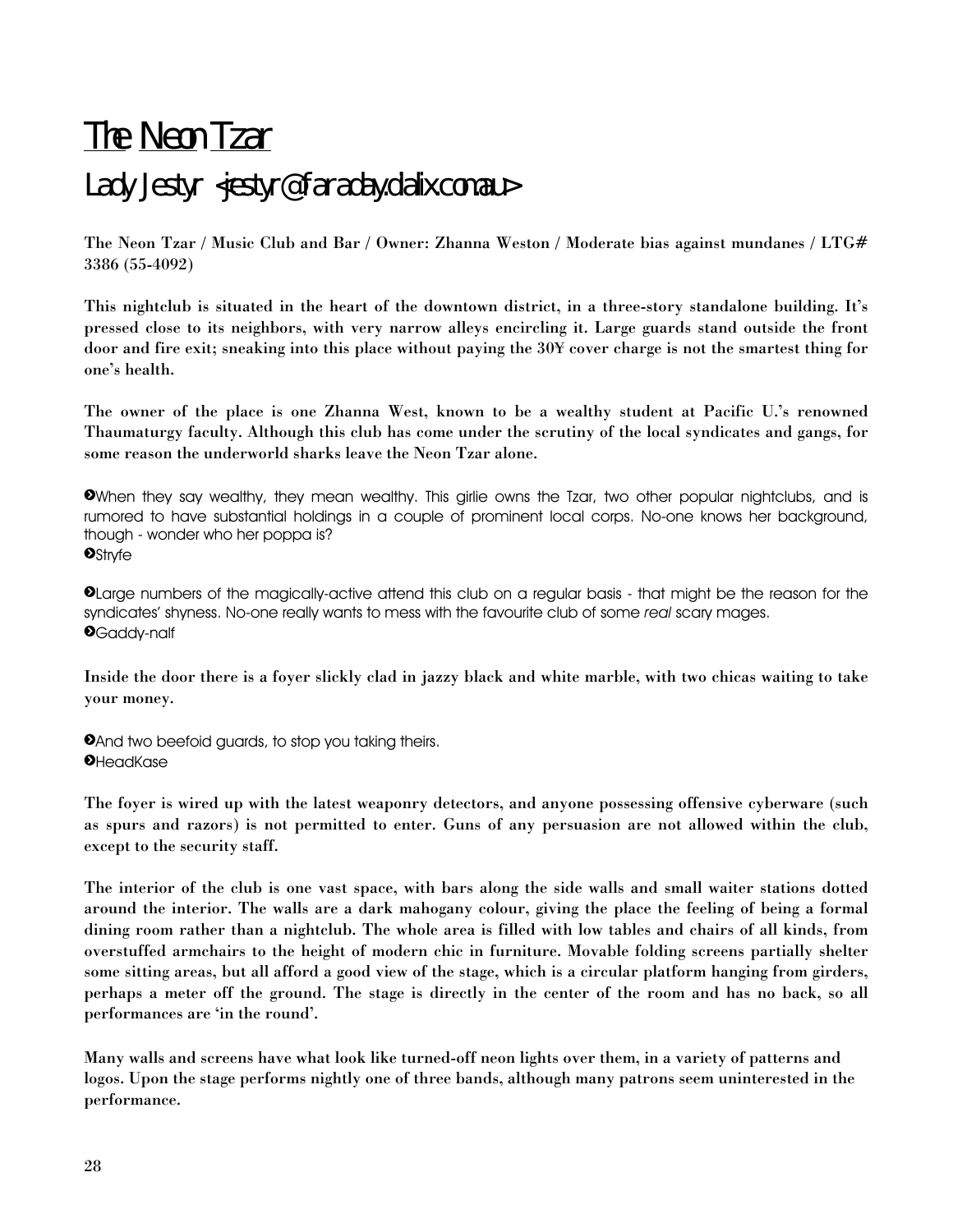»Omae, you know why so many patrons aren't paying attention? They're all in the Astral, soaking up the vibes from the performance. This place caters to the magical, pure and simple. The turned-off neon lights are actually filled with some sort of astrally-active bacterial liquid that glows like a real neon on the Astral. Some of the signs even have miles of looped tubing with valves - the backstage boys can control the valves to route the fluid any way they want to make writing appear in the Astral. »Gaddy-nalf

»Too true this place caters to the mageboys - if you can't go astral in there, you're nobody, chummer. Nobody. There's enough biz going down in that place most nights to keep the economies of 18 banana republics running, and if you can't get into the astral thing, you're locked out. Anyone in here is almost certain to be in the Astral or at least looking that way - or so I'm told. **•Mundane and Proud** 

The club crawls with security guards, who make their presence felt. The guards are as a rule highly professional, and well-trained and equipped. They are unfailingly polite, which many take as a sign of weakness. Wrong, however - these guards will not hesitate to act to protect the club and club clientele. They are fast and strong, and more than one ex-shadowrunner has found a job here.

»Rumor has it that an amazing number of the bouncers are physical adepts, able to spot any astral hankypanky, and with the brawn to back up their mandate.  $\odot$ **K-Y Lemon Jello** 

»Drek. If you listen to all these rumours, you'd think that the entire magically-active population of Seattle associates with this club.

**O**Mordicus

» Y'know, Mordy, I don't think that's so far from the truth.

» K-Y Lemon Jello

In contrast with the cozy 'drawing-room' atmosphere, the music played by the bands tends to be loud and fast. The house band, The Neon Penguins, plays fast speed-rock. Blue Morning plays tribally-influenced synthpop, while Internal Diva plays "orchestral shatter-rock", as their publicity describes it.

»Those Internal Diva guys are weird as hell. The lead singer, name of Halistra, is some fiery-tempered bitch, and they play violent shatter-rock - to the accompaniment of J.C, a Sasquatch who croons some amazing orchestral stuff. It's a transcendental experience, I tell you. »Halo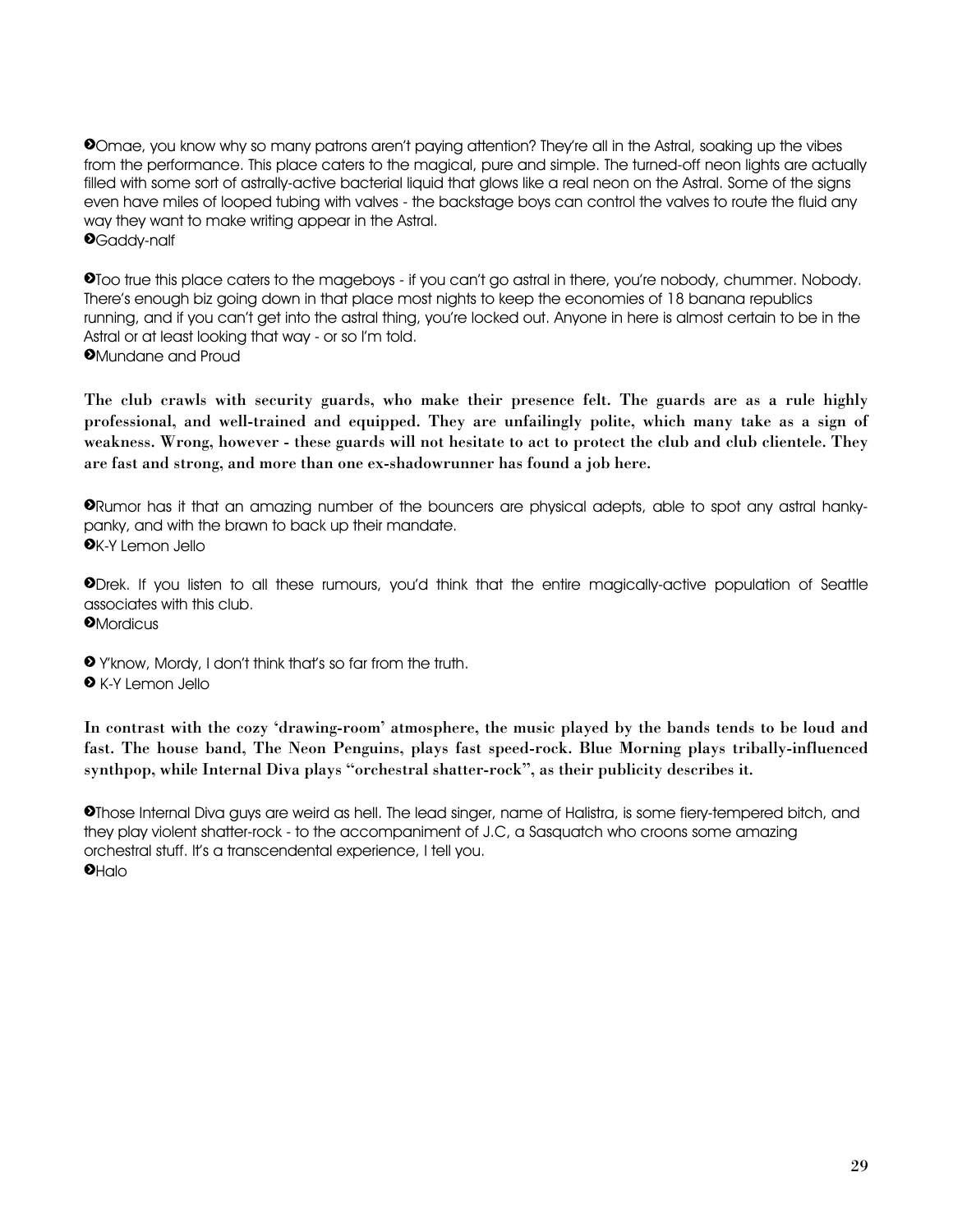## **Advanced Magic** Mark Steedman <M.J.Steedman@eee.rgu.ac.uk>

»Needless to say there are quite a few neat tricks out there that are not detailed in either the Manual of Practical Thaumaturgy or the Awakenings magic in 2057 file on Shadowland. There have been rumours and ideas about for years giving hints as to the possibility of doing many more useful but unknown things with magic. Well diligent research has enabled me to uncover the secrets of some of these and although you might never have a use for or even be able to use some of these techniques it never does any harm to have an idea what is possible; so I'm sharing some of the more interesting things I've come across. Sure I have more but then who doesn't want an ace up their sleeve when the going gets tough.  $\Theta$ Anon

## Magical Groups

The general principals of founding a group and aligning your aura with that of an established group detailed are in the Manual of Practical Thaumaturgy 2053. This tome also warns of the results of being thrown out of such an organization if you don't abide by the rules. (It is strongly suggested you refer to the 'Shadow' version when possible which allows much easier browsing without reading reams of academic rambling and sale pitches.) This source is however lacking in the details of how to go about dismantling such a structure in an amicable fashion, or on methods of getting out without getting burnt in the process. Wouldn't want to make it too easy for the corporations mages to jump ship now would we? Needless to say however, just as and astral contact can be forged it may be carefully undone by those with enough skill by carefully reversing the formation process. The trick of course is to achieve this without setting off any built-in safeguards such as oath strictures. With care you may unravel the bonds before anyone can respond, or so discretely they do not realize what is going on in time. The specifics of the process will vary depending on the group you belong to but careful thought and a few well placed queries amongst the meta-planes should enable the basic guidelines I have provided to be expanded into a useful technique.

## Game mechanics

Requires a unanimous group decision in favour of disbanding the group, in which case I would not require a dice roll though the same roll as to create the group but at a TN of 0 plus the things that reduced the usual 12- everything roll could be reasonable.

Or if you want to get out against the will of other members or without telling them in advance I suggest a meta-planar quest with a rating determined below.

12 + Square root of number of members, rounding up + number of strictures - grade of magician.

This reflects the greater understanding of magic of high grade initiates and that groups with more members and strictures bind a member more closely. I picked a modifier of 12 to make this the province of high grade initiates only, even with a zero there it is likely to require a quest rating of at least 6 but that is quite achievable and there could be magic points from oath strictures at stake here.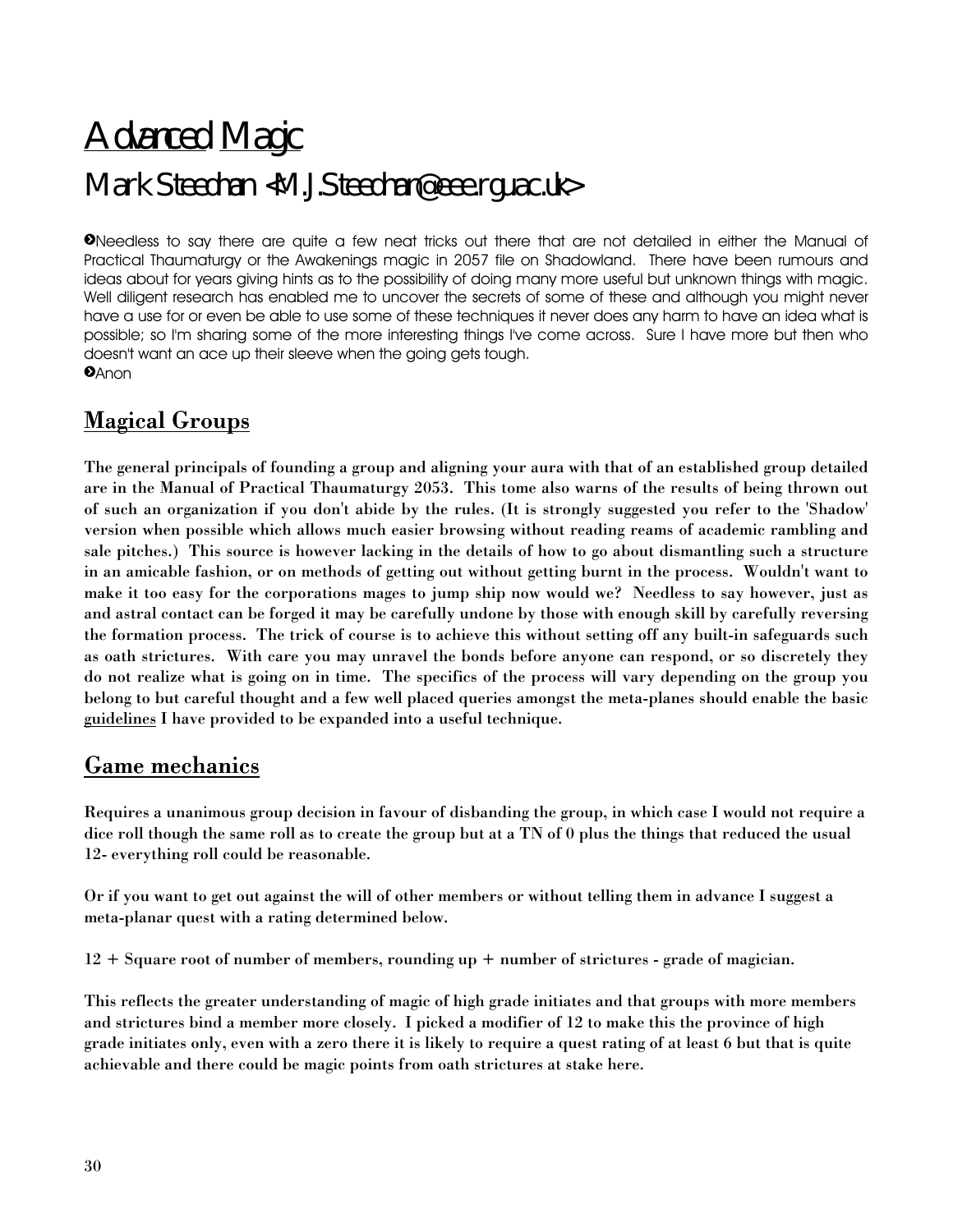## Astral Concealment.

This type of meta-planar quest is very useful but there are many more things you might want to conceal than the suggestions made in the Manual of Practical Thaumaturgy 2053. The most useful trick as far as shadowrunners are concerned that has been demonstrated but not described is the ability to avoid being found by other magician's watcher spirits. The techniques for concealing links to yourself are well understood as are the counter measures, but what if the corporation's security mage got an astral look at you as you left and you either didn't want to risk killing him or didn't want to encourage further retribution by doing so. Well you have a problem because he can now keep trying to track you with watcher spirits, and although these are easily destroyed once they arrive more and more magicians have discovered the trick of following them in the astral plane. This on average halves the time required to track someone, gets a better description of the location and avoids the problems of 'they killed my poor watcher again' or 'they followed it back to you!'. Well initiates have an advantage in that watchers have more problems tracing more powerful auras but they will succeed unless you break the link between the casting magician's imprint of your aura and yourself in the astral realms. This will throw off the watcher as it cannot travel the meta-planes to trace the connection. It's not total security as if the guy gets a look at your real aura not the lie you gave him he can short step the connection but it offers some degree of further protection for those likely to be going up against the very best. The technique is basically the same as for concealing simpler connections but requires more power and understanding of your own magic as your own aura being that of a sentient being is far more complex than that of a mere focus or ritual link so is advised only for powerful magicians. My research suggests there is a lower requirement for this procedure but I have not had the opportunity to test the actual limits.

#### Game mechanics

The same as any astral concealment quest, only a few pre-requisites are required. I suggest a 'high' magic theory skill (e.g. 8+), a meta-planar quest for knowledge at a minimum rating of 10 to assist in understanding the complexities of protecting something as complex as your own aura and a minimum grade requirement of 6 for the magician attempting the procedure. These should be high enough for nearly any campaign though you might consider dropping them by a couple if running a fairly low magic game.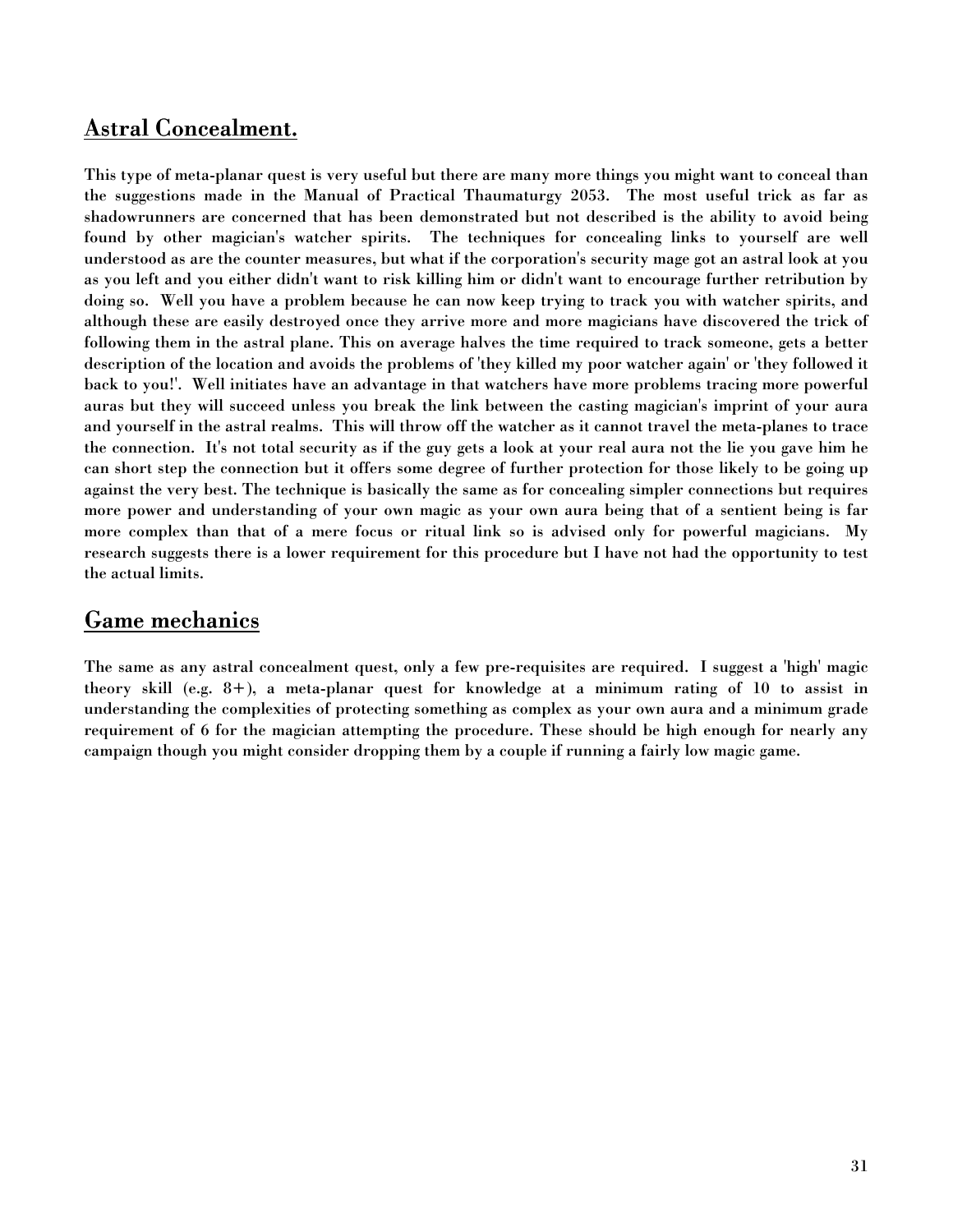## Clearing Up the Credstik Confusion Lady Jestyr <jestyr@faraday.dialix.com.au>

In the information-controlled world of the 2050s, you are your data. When every tiny fact about you, your purchases, your habits and your entire lifestyle can be collected and collated, it becomes vital to your survival to think about IDs and SINs. Many players don't even bother to think about having IDs – and any evil GM worth its salt can capitalize on that oversight when you're in deep drek already. Think of the situation – no-one in your group has ever mentioned needing a SIN or an ID, no-one's ever bothered buying one. Suddenly you're thrown into a nasty situation (like being arrested by the Star even though you swear you have a permit for that bazooka) and the GM says (with a slight smile on its face) "Alright, sir, may I see some ID please?". What are you going to do?

First, let's think about what happens if you don't have any kind of SIN. Okay, well, the cops can treat you like drek and get away with it. Sure, the SINless have human rights, but they don't officially exist so who's going to know? Nobody wants more hassles with the Star than they need.

And you're certainly going to have troubles getting a bank account, right? Sheen, chummer, and plenty of it. So having no account means that all your transactions have to be completed by certified cred. At the least, this can be inconvenient, and at the worst it can raise suspicion of you. Not the sort of thing a good runner wants, right?

Next, you start running into all sorts of problems when you're dealing with buying anything more complex than a packet of soycrisps. If you want to rent jazzier digs (coffin hotels are so depressing), you'll need a SIN. If you want to buy a gun, you'll need a SIN. If you want to buy a car, you'll need a SIN. If you want a phone, an electricity connection or running water, you'll probably want a SIN. Think how often in this world you need to pull out your credit card and/or supply ID of some kind, and then multiply that by a factor of lots.

Your only other alternative is to buy things on the street, paying Street Index on all your purchases, and missing out on the best stuff. Hey, how often do you find BMWs for sale on the streets?

So now we've established that SINs are good things to have. How do you get one? Well, that depends on your GM. If they don't want to fuss over details, there's a table in The Neo-Anarchist's Guide to Real Life (FASA ID 7208), stating the price for various ratings of credstick. Sprawl Sites (FASA ID 7103) has the same table, but with slightly less detailed information. And since the credstick is the ID, most GMs assume that comes with a SIN. Yessirree Bob, your own nice pretty SIN.

The GM, however, may decide that the rating of the credstick and the rating (even the acquiring of) the associated SIN are two entirely different matters. He/she/it (I'll use IT; that suits most of the GMs I know) may require you to hire a decker specifically for the job, or make friends with one capable of it. It may require you to make regular payments to the decker in exchange for keeping the SIN up-to-date, adding more personal information, cleaning up the credit record perhaps... you get the idea. In this way, too, a lower-rating stick/SIN may be slowly upgraded to a better rating as the decker weaves a stronger fake history, planting more files to back up the stick.

So, you've got your nice shiny bright SIN. Hell, why not get another one? Why does every shadowrunner have to be a street punk, gutter trash? Why not use the brains you were born with – getting a SIN makes you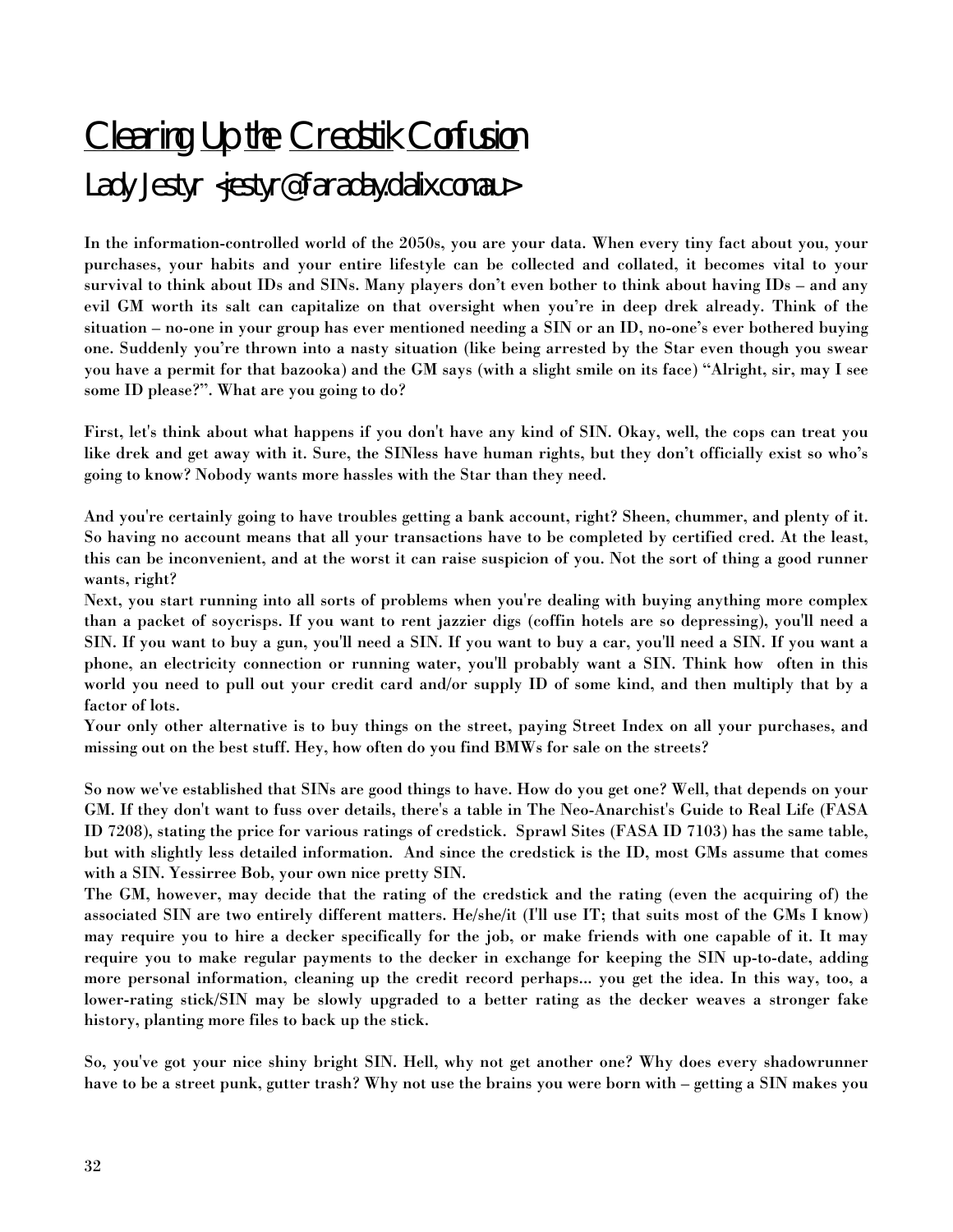a citizen (not your *own* SIN, fool!) and sometimes being a citizen is handy. When that corp strike squad is breaking down your door you can call the cops – you're a citizen, you have rights.

Now I'm sure all your evil little imaginations are ticking over with all sorts of ideas for multiple SINs. At the least, you can keep your life really clean. Palm all those little speeding offenses off on separate IDs, so that no one ID becomes too dirty. Divide your accommodations up between the SINs, so that someone tracking you down can only find you a little bit at a time. Keep your money split between different SINs, so that if one batch gets seized/frozen/whatever, you won't be completely broke. Make sure all your SINs have different occupations, so that wherever you go you'll have an excuse for being there. (Handy hint: an ID as a courier works wonders for getting into middle-security places.) Play smart, kiddies.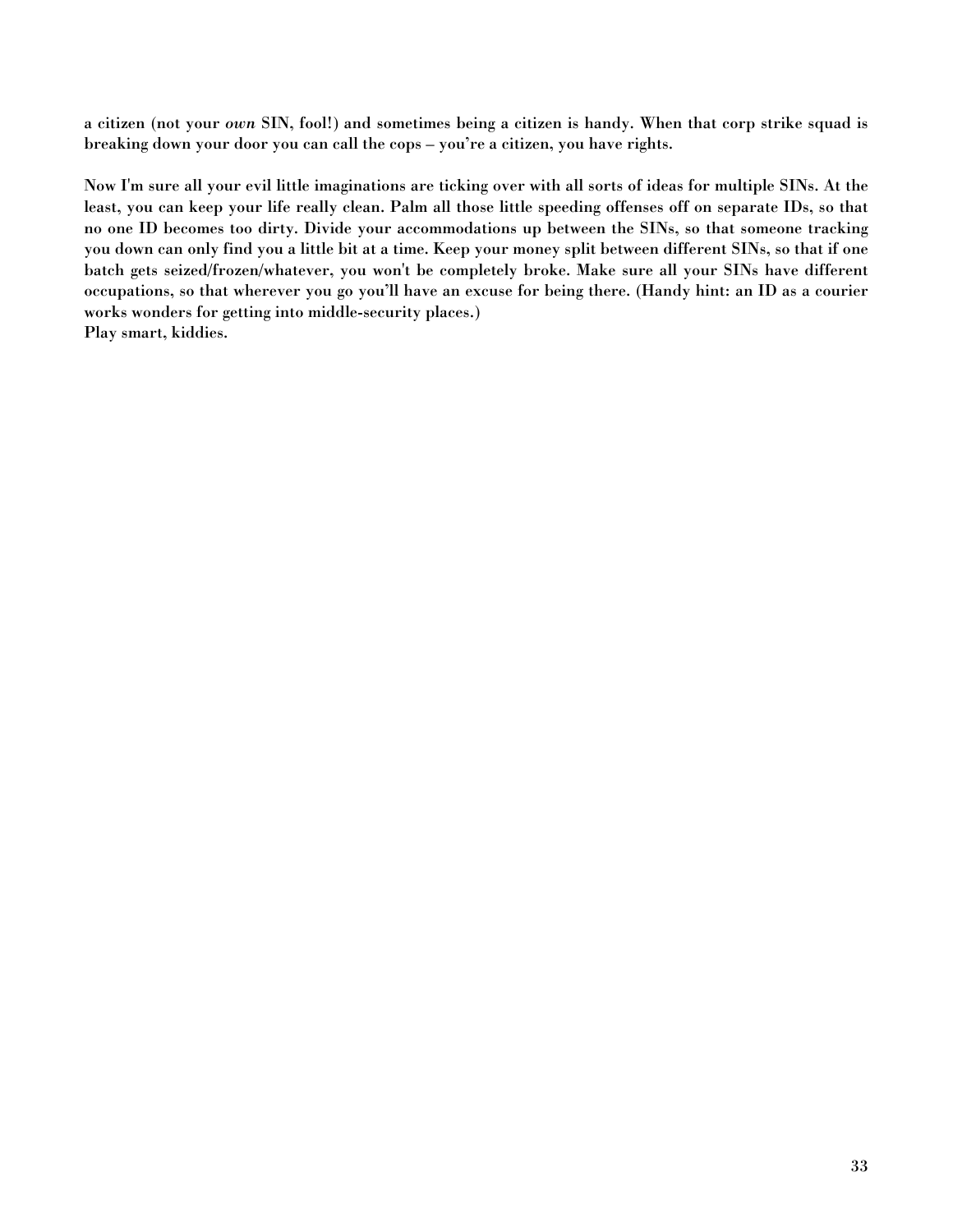# Hestalaja Industries

## Negative Pulse <Laymance@brightok.net>

Welcome to the summer line of Nostalgia Industries. In this line you will find many old favorites that are hard to find as originals, so we at NI bring them to you, either in original casings or with one of a kind remakes, We at Nostalgia Industries bring to you the weapons from the Vietnam Era. Enjoy.

#### M-16 (no real introduction needed)

Many of you have heard of the M-16, and a few of you may have been on the receiving end of its muzzle flash. Well for all of those who haven't, and those who have, Nostalgia Industries offers a full M-16 kit.

The kit contains a standard issue cleaning kit, housed in the butt of the rifle. it comes with a set of clips, two of the original 20roundd clips used during the Vietnam Era and the 30round banana clips introduced later.

#### A-Model

| Type<br>Assault | Conceal<br>-3-                               | Ammo<br>$20/30*$ | SA/FA 9M   |             | 4   | Mode Damage Weight Availability Cost<br>8/4 Days | $1,500 + 2$ | <b>Street Index</b> |  |  |
|-----------------|----------------------------------------------|------------------|------------|-------------|-----|--------------------------------------------------|-------------|---------------------|--|--|
|                 | B-Model (with Folding stock and laser sight) |                  |            |             |     |                                                  |             |                     |  |  |
| Type            | Conceal                                      | Ammo             |            | Mode Damage |     | Weight Availability Cost                         |             | <b>Street Index</b> |  |  |
| Assault         | $4/5**$                                      | $20/30*$         | $SA/FA$ 9M |             | 3.8 | 8/4Days                                          | $1.625 + 2$ |                     |  |  |

\*is amount with normal clip/with 30round clip

\*\* is concealability with stock unfolded and unfolded, respectively.

#### Auto-Ordnance's Thompson Submachinegun

This well aged weapon has come back into style, since its introduction by Auto-Ordnance in 1921, and was continued in use up to the Vietnam Era and beyond, since then it has been given certain modifications, and been improved. `The Tommy gun' is still lingering in the world of 2058, and is trying to make a comeback with its reproduction by Nostalgia Industries with consent from Auto-Ordnance.



#### (100round drum not included)

\*notes absence and presence of the fifty round drum. Respectively.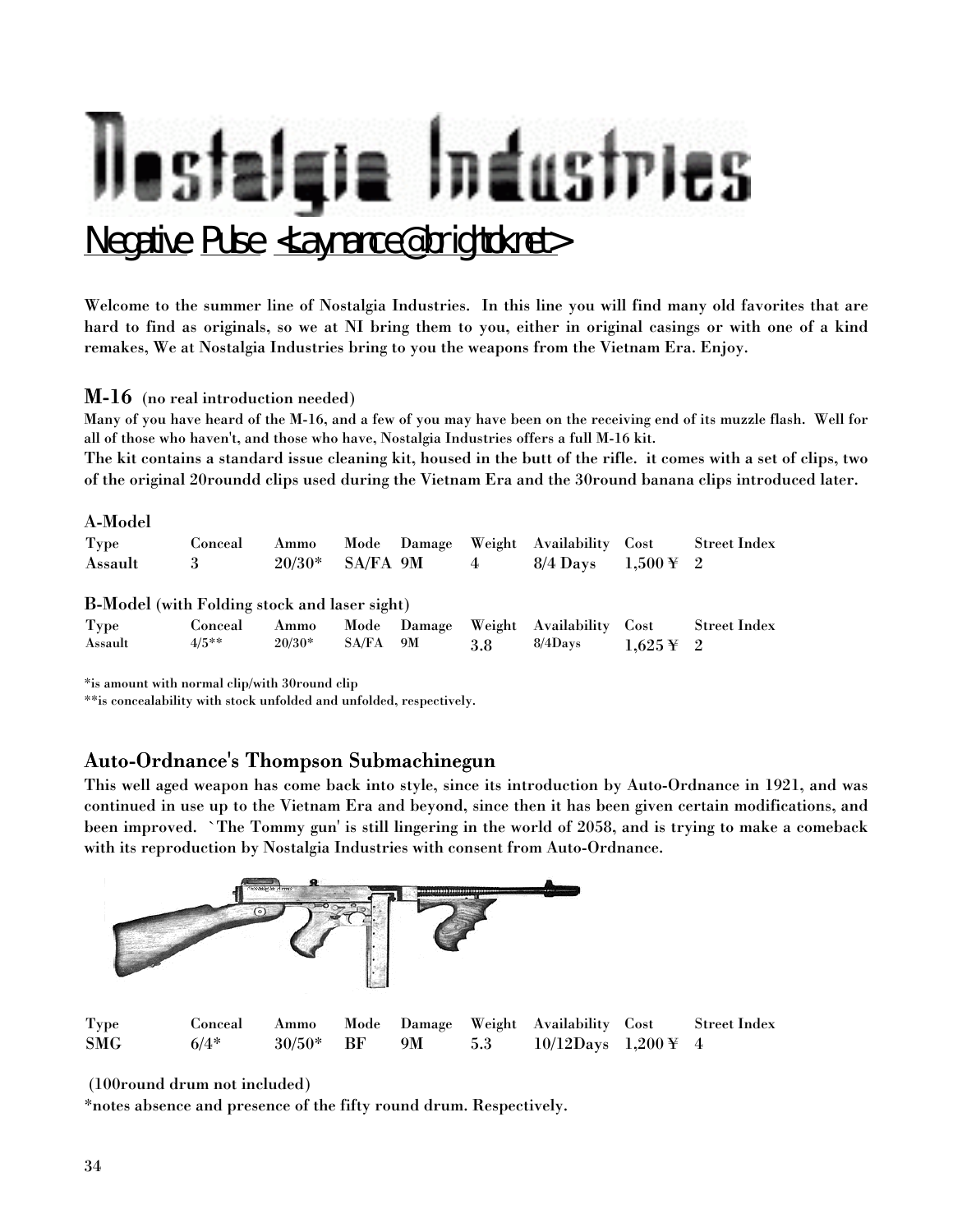#### Colt 1911



A true officers sidearm the Colt 1911 has been in the service of the US since the time of its installment, it is a preferred choice of officers in the UCAS armed forces who are looking for a distinguished look, but without the sacrifice of power. And the 1911 is the gun that offers just that. Although it supplements damage for clip capacity a few well aimed shots will do quite a bit of damage, its exemplary field record is proof enough of that.

| Type    |  |  | Conceal Ammo Mode Damage Weight Availability Cost Street Index |  |
|---------|--|--|----------------------------------------------------------------|--|
| Heavy 6 |  |  | 7 (c) SS 10M 3.2 $4/8$ Days 780¥ 2.8                           |  |

#### *LIMITED OFFER!!*

For a limited time only Nostalgia Industries is offering a once in a lifetime deal. You can receive the Auto-Ordnance Thompson Submachinegun, "Tommy Gun", 2 30round clips, 1 100round drum and a Colt 1911 with 3 of its 7round clips. Along with these items you get a limited edition NA 'member' pin and pocket flashlight. We are selling this package at the low low price of 2,000¥. Along with the other items you will receive the monthly Newsletter, discussing new deals and special offers only available to members.

#### AK-47

You've seen this models newer models in work, and more than likely used one, that is if you've read this far in the catalog, now see where it all began. This legendary Assault rifle is now yours to wield in the field of battle, these are authentic Russian models, from wayyy back, still in their original wax paper and ready for shipping.

| Type      | Conceal Ammo Mode |                       |                 | Damage Weight Availability Cost | – Street Index |
|-----------|-------------------|-----------------------|-----------------|---------------------------------|----------------|
| Assault 2 |                   | $30(c)$ SA/BF/FA $9M$ | $6\phantom{.0}$ | 24/14Days 900¥ 2                |                |

#### Savage Model 77E

Pump action combat shotgun used by the US marines in Vietnam on those long recon patrols when they needed power to cut the Viet Cong in half. Only a limited amount of these shotguns were allowed to be made and they would be a truly great addition to your mantle, or your trunk, either way you'll be the proud owner of a piece of American history.

| Type Conceal Ammo Mode |  |  |                                       | Damage Weight Availability Cost Street Index |
|------------------------|--|--|---------------------------------------|----------------------------------------------|
| Shotgun 4 5 SA         |  |  | 12S 4.5 $8/12$ Days 1100 $\text{Y}$ 3 |                                              |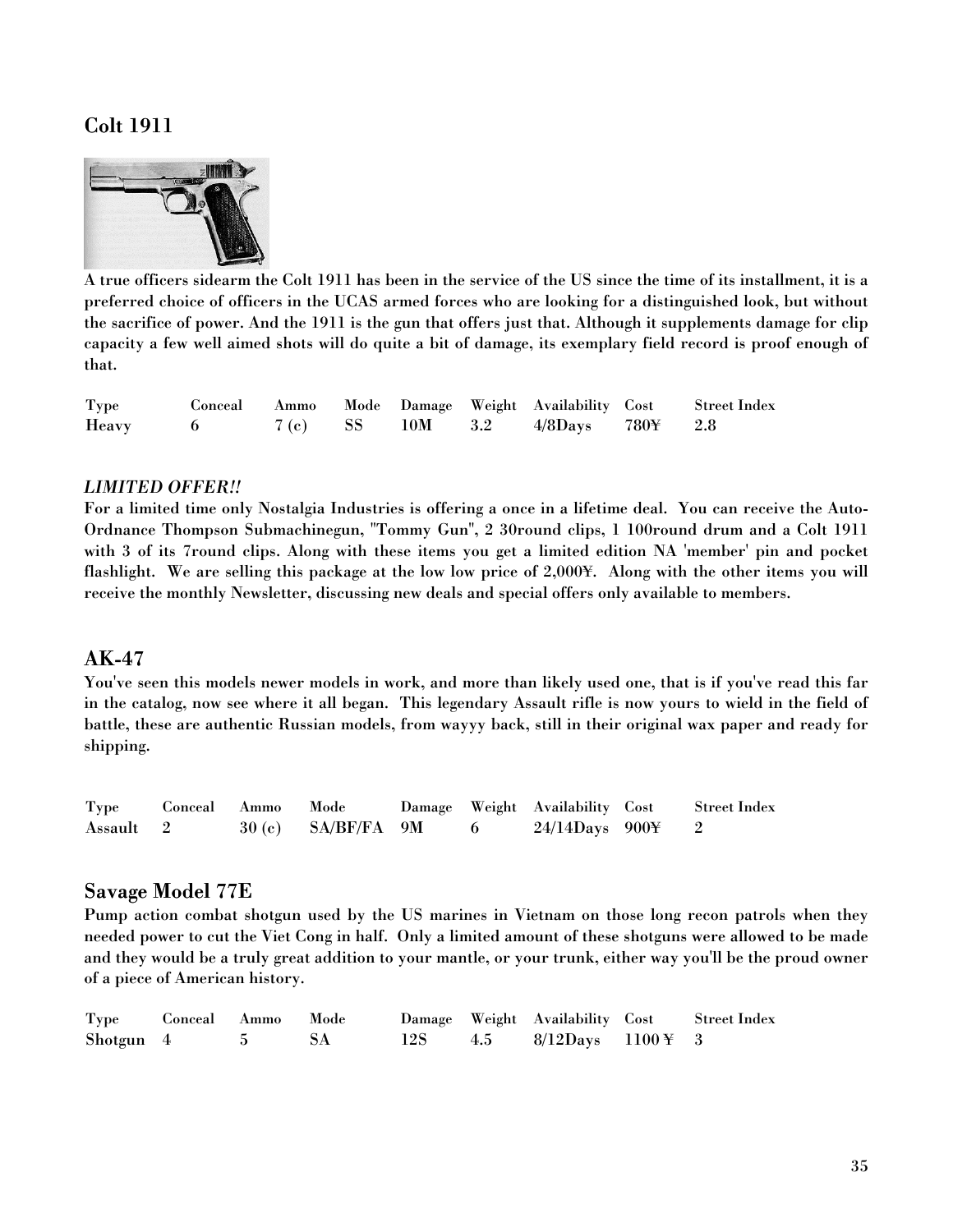#### Winchester 1300 Defender

With a six round capacity and history of reliability and functionality the Defender is the shotgun of choice for any runner that wants a gun that won't jam on him in the heat of combat. The defender comes with a choice of polymer stock or pistol grips.



| Type            | Conceal Ammo Mode |          |      |     | Damage Weight Availability Cost | – Street Index |
|-----------------|-------------------|----------|------|-----|---------------------------------|----------------|
| Shotgun $2/4^*$ |                   | $\sim$ 6 | - SA | 11S | $4/3.6^*$ 4/24Hrs 870/950 2.5   |                |

\*With full stock and with the collapsable stock, respectively.

#### Limited Item!!!

#### The VC Boxlock Hamerless Shotgun

This Viet Cong adaptation of a boxlock hammerless shotgun has been fitted with a folding stock from a US M1 carbine to give it a concealability and a lethality all in one.

| Type                                | Conceal Ammo Mode |              |  | Damage Weight Availability Cost | Street Index |
|-------------------------------------|-------------------|--------------|--|---------------------------------|--------------|
| $\frac{\text{Shotgun}}{\text{6/4}}$ |                   | 2 (break SS) |  | $12S$ 3.6 $24/48Hrs$ 700¥ 1.8   |              |

#### US M79

A rifled breech loading weapon, this grenade launcher used in Vietnam, mostly with High explosive or buckshot loads. This item would be an 'interesting' addition to anyone's collection, either as a mantelpiece or door opener. Either way it will surely impress your friends, and enemies.

|            |  | Type Conceal Ammo Mode Damage           | Weight Availability Cost Street Index |  |
|------------|--|-----------------------------------------|---------------------------------------|--|
| Launcher 4 |  | 1 SS As Grenade 3.4 $48/72$ Hrs 1250¥ 4 |                                       |  |

#### *Limited Quantity!!!*

This exclusive offer is available only from Nostalgia Industries, *but why such a modern weapon?* You may ask. For the one reason that its an innovation on an old weapon. (And the fact that we need to get rid of these things or we lose our market share)

New From an Unnamed Italian Design firm. The ACB Harmony, a collapsible bo, only 48 of which have been produced, so do not delay when ordering.

Utilizing recent technological innovations the ACB Harmony remains the only collapsible bo that has survived the market quality testing. The Harmony comes with an exclusive repair contract in the unlikely event of the Harmony being damaged. The only bad thing about the Harmony is its price tag, but be assured that the ACB Harmony is worth the purchase.

Conceal Reach Damage Weight Availability Cost Street Index  $8/Not^*$  0/2 STR + 3(M Stun) 2 20/60 Days 14,000 + 3.6 \*Notes stat when collapsed and extended.